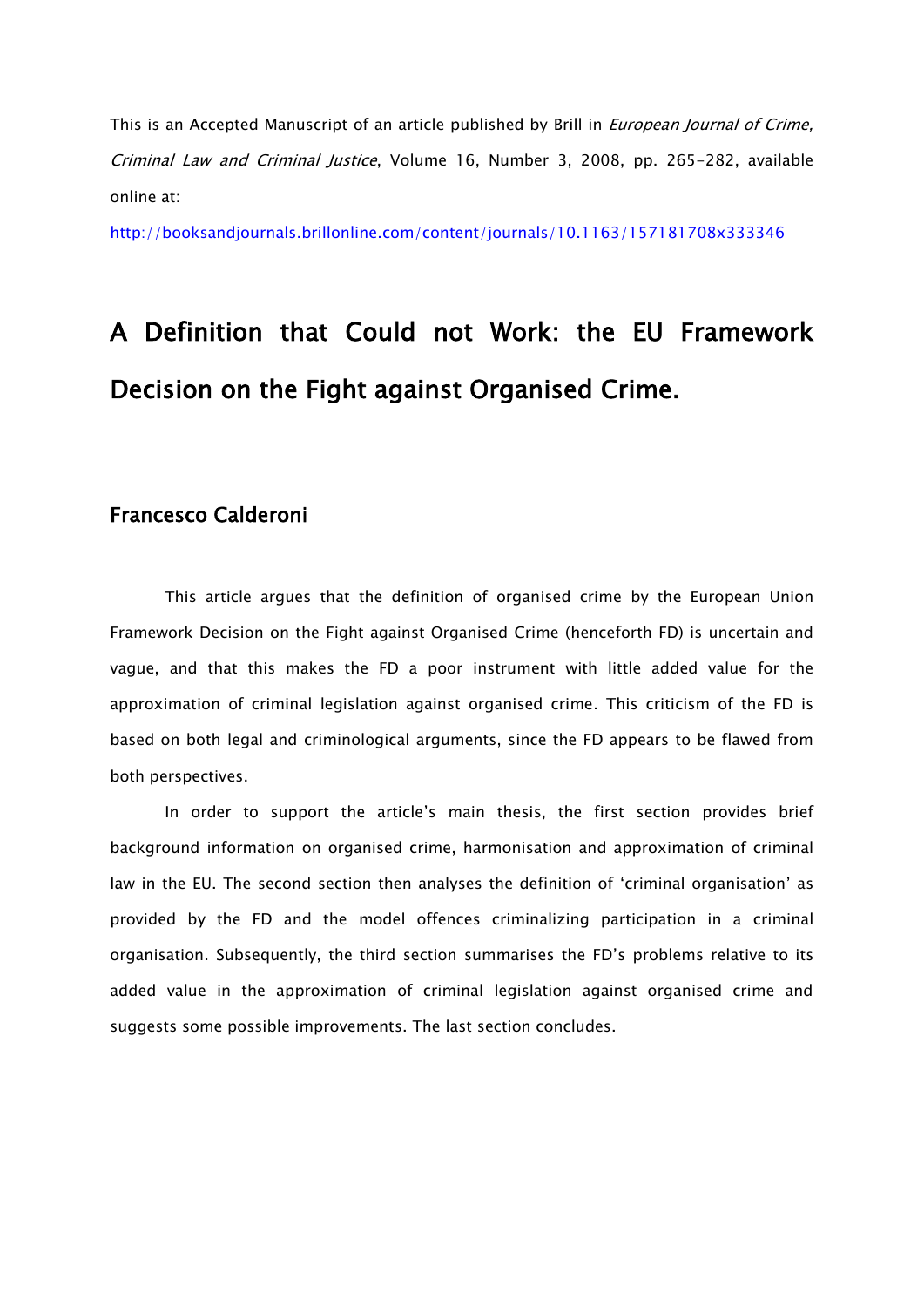## 1. Organised crime, harmonisation and approximation of national criminal legislations.

The concept of organised crime is debated both in criminal law and criminology. This is because the phenomenon is in itself complex and overlaps with economic crime, terrorism and even the legal economy, but also because state action to combat organised crime has frequently been uncertain and mostly symbolic, using the concept as a "picklock for criminal law and justice reforms" in order to increase police powers.<sup>1</sup> After 11 September 2001 the main focus of the international crime and security agenda shifted from organised crime to terrorism, but the approach remained the same. The links between organised crime and terrorism suddenly became apparent and measures against organised crime were turned against terrorism. 2

These difficulties long mirrored the lack of international consensus on a legal definition of organised crime. In the last decade this shortcoming was remedied by the 1998 Joint Action making it a criminal offence to participate in a criminal organisation in the Member States of the European Union (henceforth the JA<sup>3</sup>) and the United Nations

<sup>&</sup>lt;sup>1</sup> Letizia Paoli and Cyrille Fijnaut, "General Introduction," in *Organised Crime in Europe: Concepts, Patterns and* Control Policies in the European Union and Beyond, ed. Cyrille Fijnaut and Letizia Paoli (Dordrecht: Springer, 2004), p.5; Petrus C. van Duyne, "The Creation of a Threat Image: Media, Policy Making and Organised Crime," in Threats and Phantoms of Organised Crime, Corruption and Terrorism, ed. Petrus van Duyne et al. (Nijmegen: Wolf Legal Publishers, 2004); Monica De Boer, "Law-Enforcement Cooperation and Transational Organized Crime in Europe," in Transnational Organized Crime and International Security: Business as Usual?, ed. Mats Berdal and Mónica Serrano (Boulder: Lynne Rienner Publishers, 2002), p. 115; James O. Finckenauer, "Problems of Definition: What Is Organized Crime?" Trends in Organized Crime 8, no. 3 (Spring 2005), p. 73; Elisabeth Symeonidou-Kastanidou, "Towards a New Definition of Organised Crime in the European Union," European Journal of Crime, Criminal Law and Criminal Justice 15, no. 1 (2007), p. 89-92.

<sup>2</sup> Alexandra V. Orlova and James W. Moore, ""Umbrellas" or "Building Blocks?": Defining International Terrorism and Transnational Organized Crime in International Law," Houston Journal of International Law 27 (2005), p. 298-303.

<sup>3</sup> Joint actions were introduced by Article K. 3 of the Treaty on European Union (Maastricht version). The norm did not explain the function and effects of these legal instruments. In the absence of clear provisions, about twenty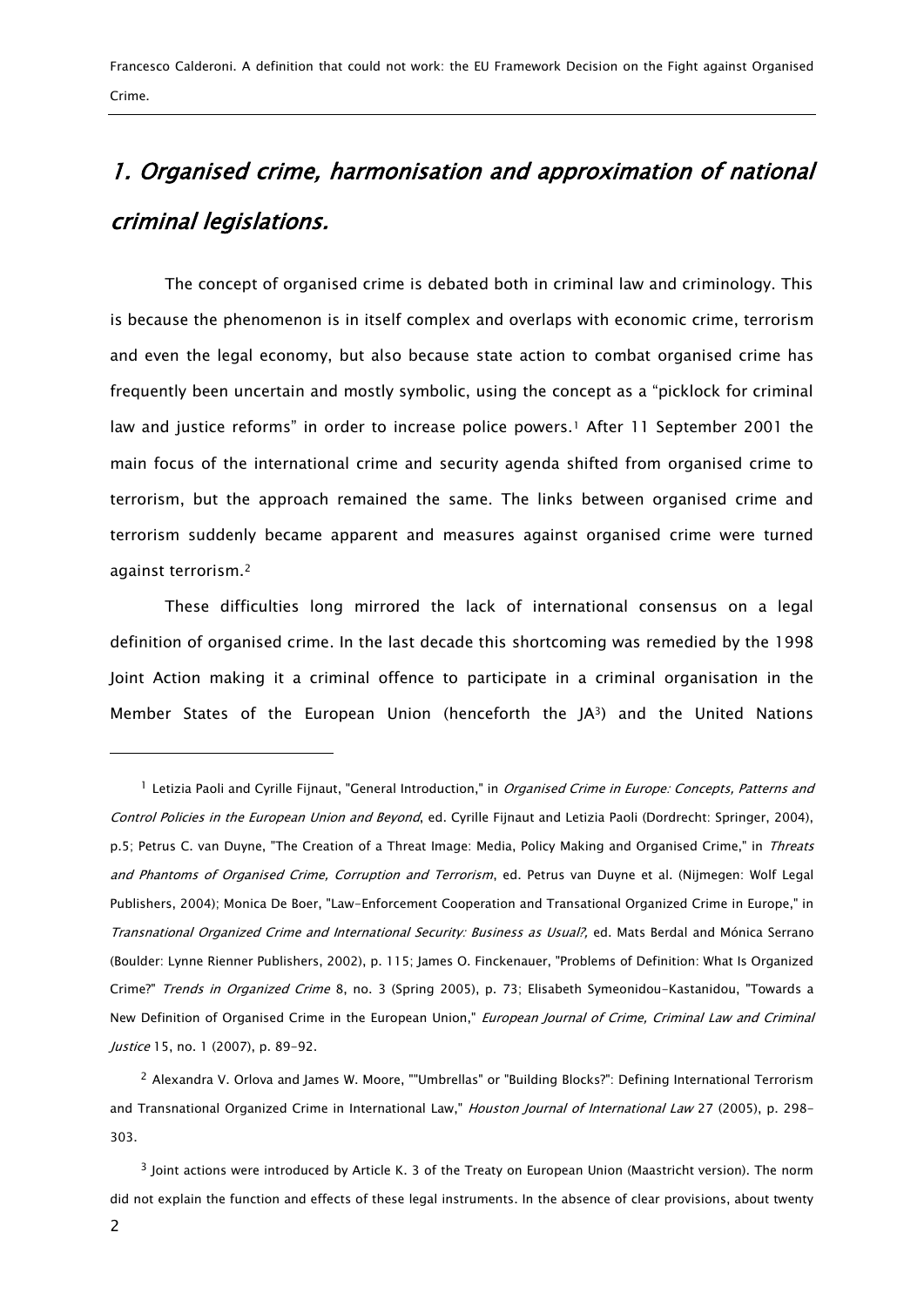Convention against Transnational Organized Crime of 2000 (henceforth Palermo Convention4). Whilst the problem of the legislative loophole has been solved, however, the quest for a definition which balances effective repression with the safeguarding of civil rights and liberties still continues, as the analysis of the FD will show.

In the context of the EU, the concern with organised crime touches on another sensitive issue: the harmonisation of criminal law. As in the case of 'organised crime', 'harmonisation' is another complex and blurred concept. In the scientific literature it is variously treated as an objective, a method or a process. This imprecision has given rise to different approaches and opinions on the harmonisation of criminal law, with animated debate between harmonisation enthusiasts and sceptics. Indeed, Article 31 of the Treaty on European Union enables *approximation* of criminal law through the adoption of "minimum rules concerning the constituent elements of criminal acts and penalties in the field of organised crime, terrorism and illicit drug trafficking." The Treaty on European Union and the EU instruments adopted under the III pillar use the concept of approximation. Whilst apparently similar, harmonisation and approximation are two different processes. From a more considered perspective, "harmonisation is the process of (re)ordering the relationship between diverse elements in accordance with a prefixed standard so as to avoid or eliminate friction"5, while approximation "corresponds with the idea of making two different systems more similar by eliminating some of the differences between them"6. The Council has

joint actions were approved in very disparate sectors, ranging from drugs and organised crime to police and judicial cooperation. The relative ease of adoption (compared to conventions) and the lack of obligations on Member States made joint actions useful tools for political purposes without any actual obligation upon governments.

4 The Palermo Convention was adopted by the General Assembly on 15 November 2000 and was open for signature from 12 to 15 December 2000 in Palermo and then in New York until 12 December 2002. It entered into force on 29 September 2003. Altogether, 147 States and regional economic integration organizations signed the Convention. As of May 2008 it has 143 Parties.

5 Felicitas M. Tadic, "How Harmonious Can Harmonisation Be? A Theoretical Approach Towards Harmonisation of (Criminal) Law," in Harmonisation and Harmonising Measures in Criminal Law, ed. André H. Klip and Harmen G. van der Wilt (Amsterdam: Royal Netherlands Academy of Science, 2002), p. 16.

<sup>6</sup> Felicitas M. Tadic, loc.cit, p.9.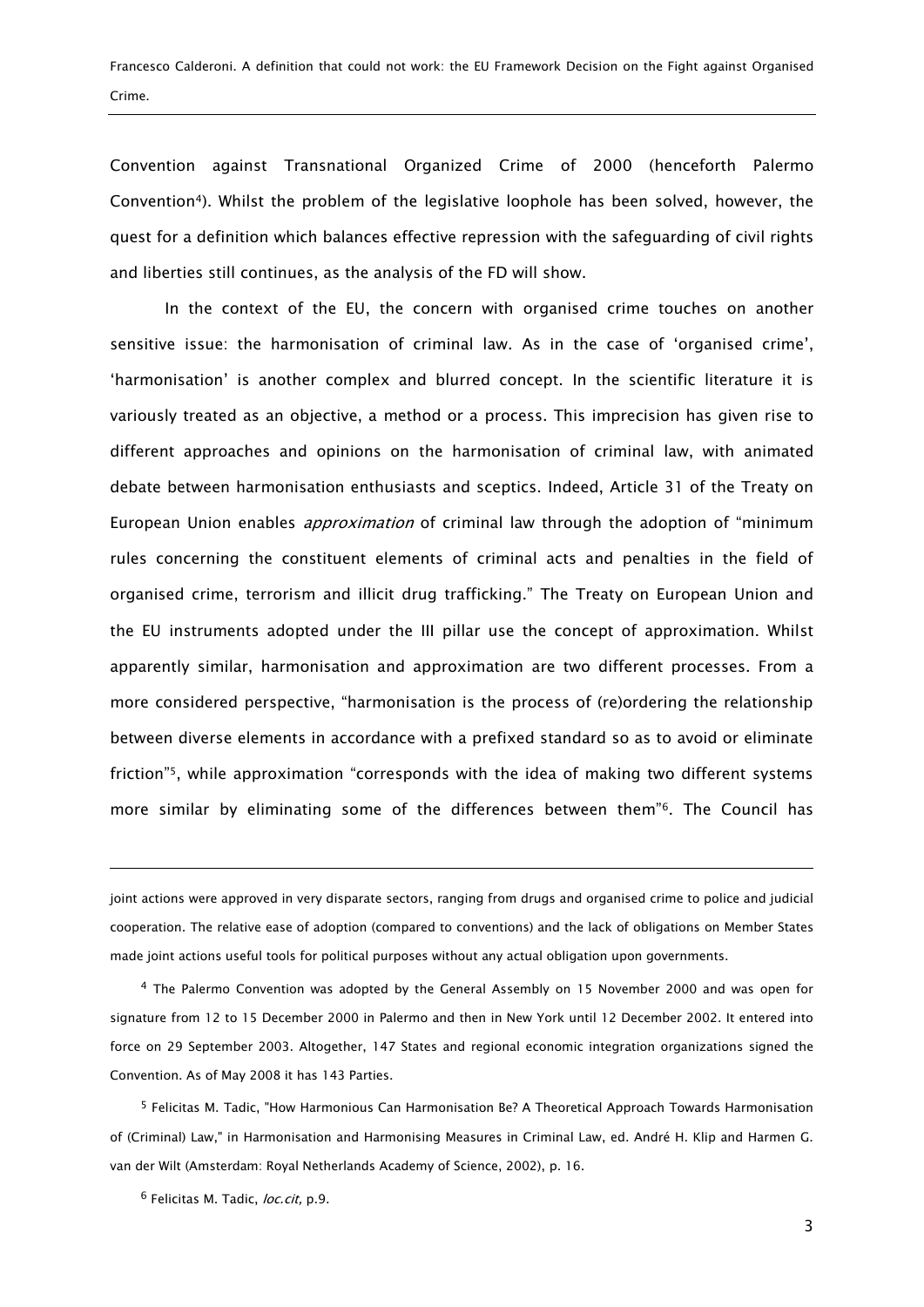nevertheless adopted a large number of measures under the III pillar of the Treaty on European Union, whose topic and degree of harmonisation clearly exceeds the limits set by the Treaty for approximation.<sup>7</sup> This marked trend towards harmonisation of criminal law in the EU has been driven to a great extent by the supposed threat posed by organised crime internally to a Union without internal borders.

The alleged threat of organised crime and the supposed need for extensive harmonisation of criminal legislation of EU Member States have created a kind of selffulfilling device for increased EU influence on national criminal legislation.<sup>8</sup> On the one hand, this process is the natural and obvious consequence of the progressive establishment of a European legal area, which started for a mere economic purpose and has enlarged its scope over the years. Indeed, some form of harmonisation of key issues of criminal norms is necessary to smooth the implementation of the principle of mutual recognition.<sup>9</sup> On the other hand, the current institutional framework of the III pillar suffers from a well-known democratic deficit. The accountability and transparency of its decision-making process are inadequate and do not comply with the generally accepted principles of criminal legislation. Rejection of the Treaty establishing a Constitution for Europe blocked several much needed reforms to the III pillar, such as the introduction of the European Parliament as co-legislator with the Council and a more incisive role for the European Court of Justice.<sup>10</sup> The recently

<sup>8</sup> Joachim Vogel, "Why is the Harmonisation of Penal Law Necessary? A Comment," in *Harmonisation and* Harmonising Measures in Criminal Law, ed. André H. Klip and Harmen G. van der Wilt (Amsterdam: Royal Netherlands Academy of Science, 2002), p. 54.

9 Petter Asp, "Mutual Recognition and the Development of Criminal Law Cooperation Within the EU," in Harmonization of Criminal Law in Europe, ed. Erling J. Husabø and Asbjørn Strandbakken, Supranational Criminal Law: Capita Selecta, vol. 3 (Antwerpen: Intersentia, 2005), p. 32; Steve Peers, "Mutual Recognition and Criminal Law in the European Union: Has the Council Got It Wrong?" Common Market Law Review 41 (2004), p. 34; Gert Vermeulen, loc. cit., p. 71-73.

10 Anne Weyembergh, loc. cit., p. 1593.

<sup>&</sup>lt;sup>7</sup> Gert Vermeulen, "Where Do We Currently Stand with Harmonisation in Europe?" in *Harmonisation and* Harmonising Measures in Criminal Law, ed. André H. Klip and Harmen G. van der Wilt (Amsterdam: Royal Netherlands Academy of Science, 2002), p. 70; Anne Weyembergh, "Approximation of Criminal Laws, the Constitutional Treaty and The Hague Programme," Common Market Law Review 42 (2005), p. 1569.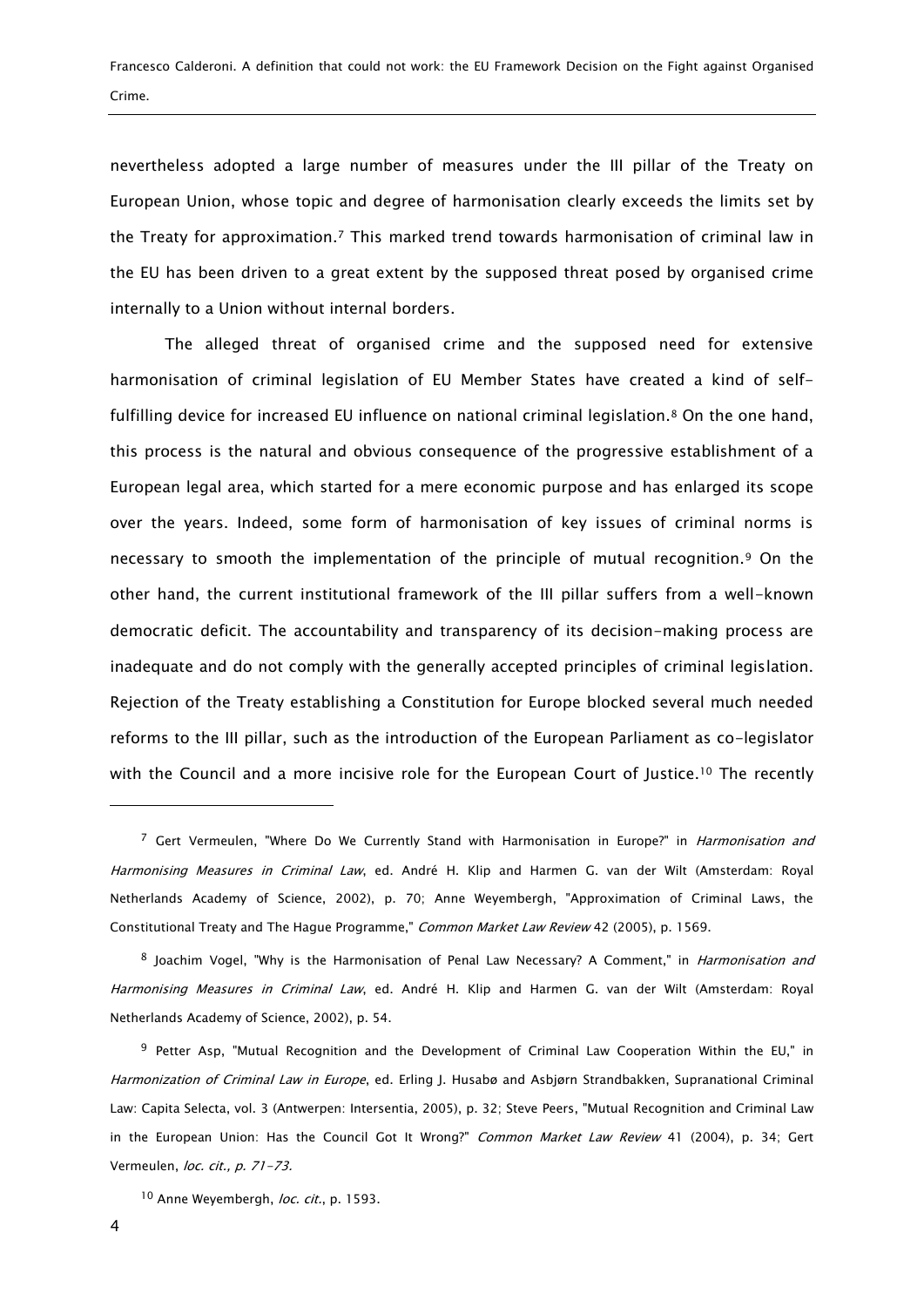signed Treaty of Lisbon again seeks to introduce these very important innovations into the III pillar. <sup>11</sup> If the Treaty enters into force, the three-pillar structure will be abolished and the European Parliament will be recognized as co-legislator, filling the democratic gap in the sector. Further improvements are the enhanced participation by national Parliaments as provided for by several protocols to be annexed to the Treaty, accession by the EU to European Convention for the Protection of Human Rights and Fundamental Freedoms, and improved control by the Court of Justice of the European Union. 12

Therefore, from the standpoint of the approximation of criminal legislation, EU action against organised crime - of which the FD is a crucial element - exhibits a variety of perspectives ranging from the merely scientific approach to participation by the present writer in the current debate on security and protection of fundamental rights and civil liberties.

## 2. The Framework Decision on the Fight against Organised Crime.

The FD follows the JA and the Palermo Convention and is thus the third international instrument of law providing a definition of organised crime.<sup>13</sup>

The main impetus for a new EU instrument was imparted by the events of 11 September 2001, when terrorism became the absolute priority on the international agenda

<sup>&</sup>lt;sup>11</sup> The Treaty of Lisbon amending the Treaty on European Union and the Treaty establishing the European Community, signed in Lisbon on 13 December 2007, OJ, C 306 of 17/12/2007.

 $12$  See the Protocol on the role of national Parliaments in the European Union, the Protocol on the application of the principles of subsidiarity and proportionality, Article 6 paragraph 2 of the Treaty on European Union as amended by the Treaty of Lisbon and Articles 220-245 of the Treaty on the Functioning of the European Union, formerly Treaty Establishing the European Community as amended by the Treaty of Lisbon.

<sup>&</sup>lt;sup>13</sup> The FD was proposed by the Commission in its Communication of 9 of January 2005 (European Commission, Proposal for a Council Framework Decision on the Fight Against Organised Crime, COM(2005)6, (2005)). The Council approved the final text on 28 of April 2006 (Council of the European Union, Doc. 12279/06 of 28 September 2006) Its entry into force is conditioned by publication in the Official Journal. This will occur when the parliamentary reservations posed by Denmark, France, Ireland, Netherlands, Sweden and the United Kingdom are lifted.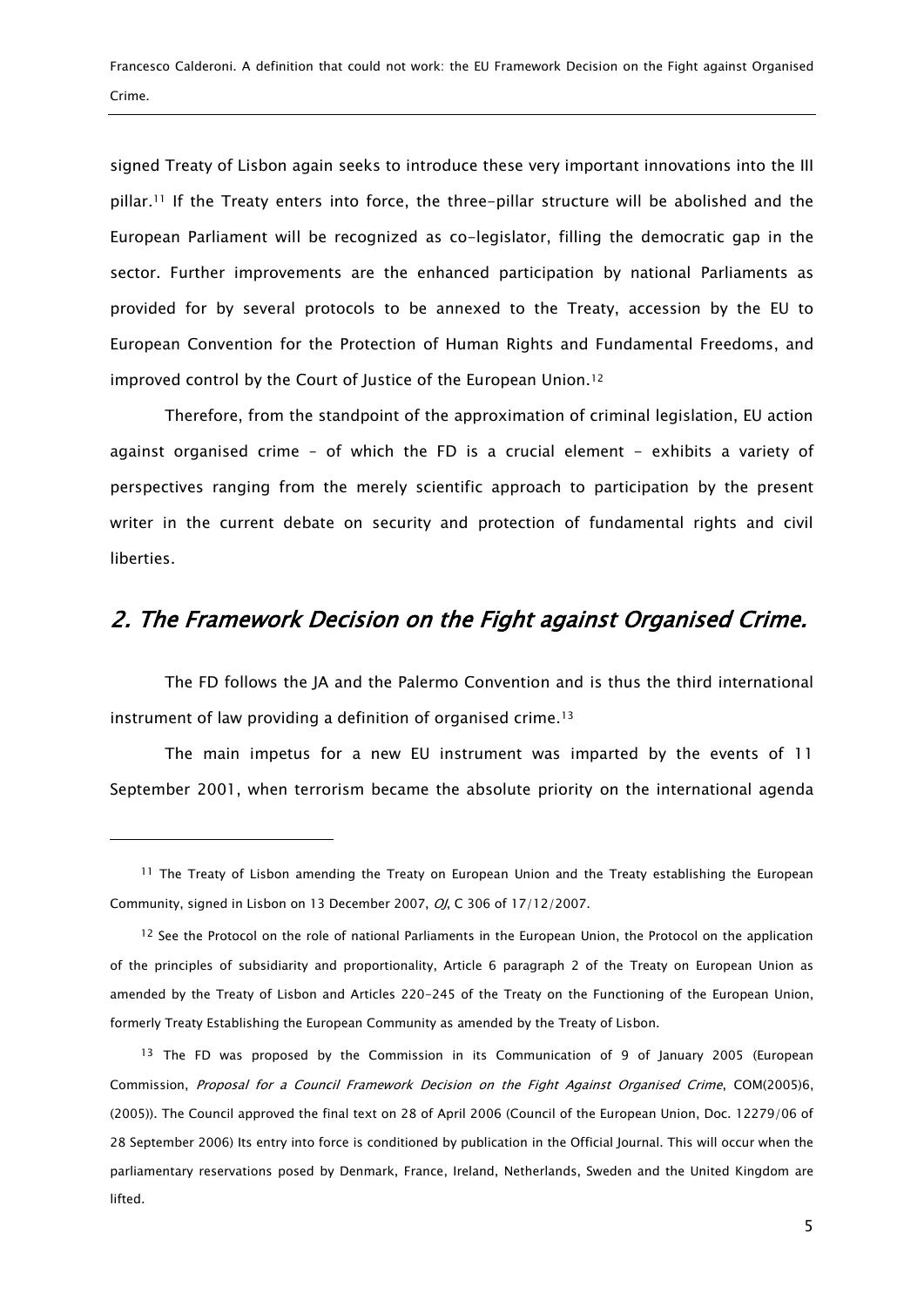and many anti-organised crime measures were adopted to combat it. The "War on Terror" in part took the place of organised crime as a 'picklock' for the introduction of harsh legislation and the restriction of civil liberties.<sup>14</sup> Although it is clear that many antiorganised crime activities can prove very effective in the repression of terrorism as well, the overlap between the two phenomena may lead to significant misunderstandings and confusion in combatting them. A well-known example is the Financial Action Task Force's (FATF) attempt to include terrorist financing in its anti money laundering Recommendations. This approach was ineffectual because it applied the same instrument to different targets. Money laundering is the aftermath of illegal activities and its function is to disguise the origin of the funds. The main challenge for law enforcement is thus to trace funds back to their illegal source. Terrorist financing is generally performed through legal channels, and investigative agencies consequently focus on anticipating when these activities may be diverted to support terrorism.<sup>15</sup> Whilst organised crime and terrorism share some common features, they also have major differences. A proper criminal policy to deal with them must be aware of both aspects in order to take advantage of possible synergies but also to avoid misleading confusions. An example of this approach is the Communication of 29 March 2004 by the European Commission, stating that "a link should be established between measures to combat organised crime and terrorism". <sup>16</sup> The concept of criminal organisation introduced by the JA also extends to encompass terrorist groups. Consequently:

"The Union legislation on criminal organisations must therefore be toughened and made consistent with Union legislation on the fight against terrorism: a Framework Decision to supersede Joint Action 1998/733/JHA will be a major step

<sup>&</sup>lt;sup>14</sup> Alexandra V. Orlova and James W. Moore, loc. cit., p. 298-303; Hans-Heiner Kühne, "Terrorism Rediscovered: The Issue of Politically Inspired Criminality," in *Migration, Culture Conflict, Crime and Terrorism*, ed. Joshua D. Freilich and Rob. T. Guerette (Aldershot: Ashgate, 2006), p. 16.

<sup>&</sup>lt;sup>15</sup> Alexandra V. Orlova and James W. Moore, loc. cit., p. 301.

<sup>&</sup>lt;sup>16</sup> European Commission, *Communication from the Commission to the Council and the European Parliament* on Measures to Be Taken to Combat Terrorism and Other Forms of Serious Crime, in Particular to Improve Exchanges of Information, COM(2004)221 (2004), p. 4.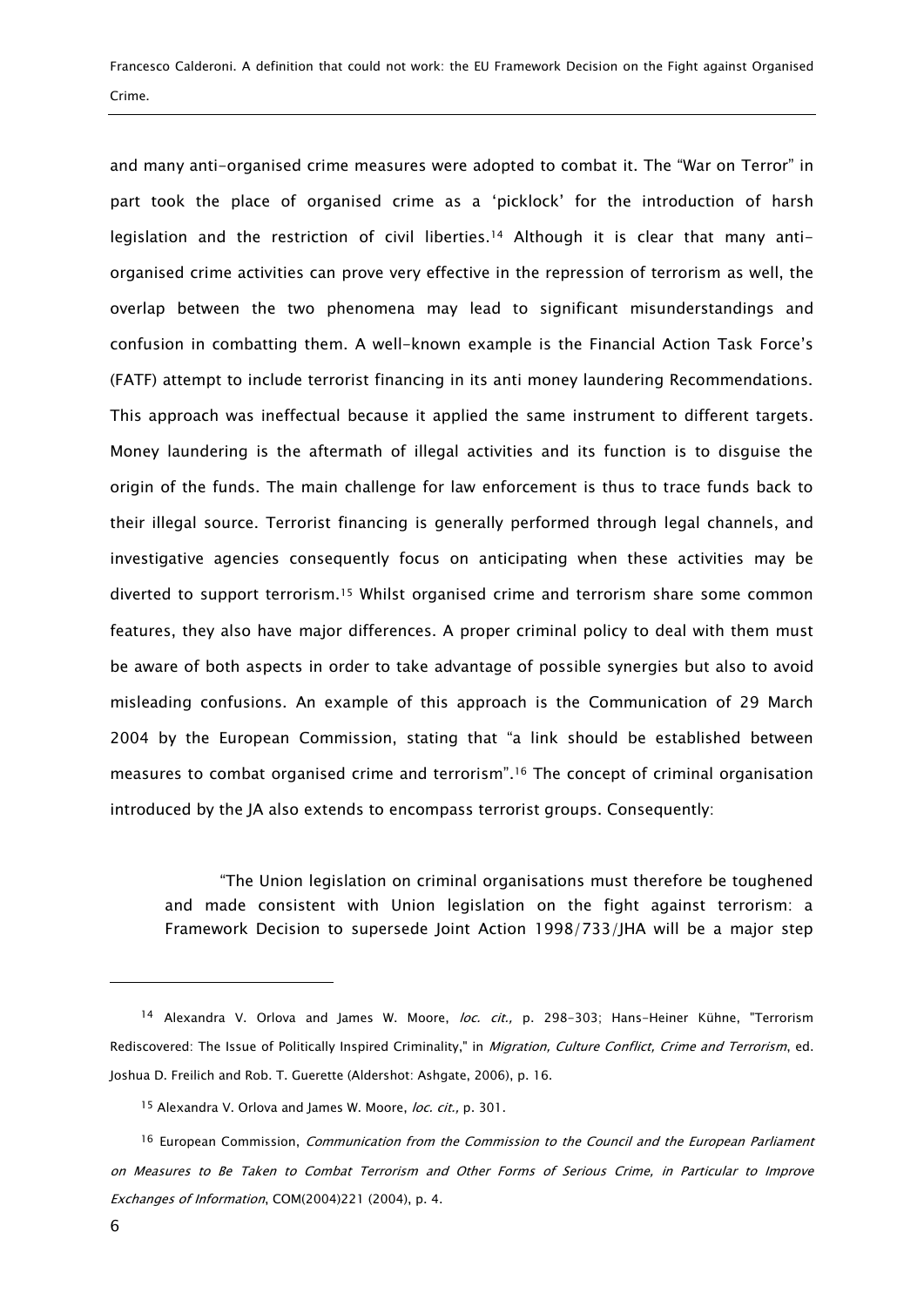forward in the fight against the most serious forms of crime. This will also be the most effective way of tackling the overall terrorist phenomenon."<sup>17</sup>

For the Commission, the main objective of the updating of the JA was to "actually harmonise the definition of offences and penalties". <sup>18</sup> The reformatting of the JA was necessary in order to update it to take account of three main factors. The first was the Amsterdam Treaty, which had brought some innovations to the structure of the III pillar and in particular had introduced framework decisions expressly designed for the approximation of criminal legislation, binding upon Members States as to the results, but leaving them free to choose the instruments with which to implement them. The second factor was the signature and entry into force of the Palermo Convention, the first international treaty containing a legal definition of organised crime. Although the EU had participated in the drafting of the text and had tried to make it compatible with the JA, a newer instrument would have ensured closer compliance with the Palermo Convention. The third factor was the Framework Decision 2002/475/JHA of 13 June 2002 on combating terrorism, which was deemed to be "a much fuller" instrument.<sup>19</sup> The new instrument of the framework decision had enabled EU Member States to adopt a common definition of terrorism only a few months after the attacks of 9/11, proving to be effective and rapid. This experience suggested that the same results could be achieved in the field of organised crime, where the JA was not binding upon Member States.

 $\overline{a}$ 

18 European Commission, COM(2004)221, cit., p.6.

<sup>17</sup> European Commission, COM(2004)221, cit., p.7.

<sup>&</sup>lt;sup>19</sup> European Commission, COM(2004)221, *cit.*, p.6.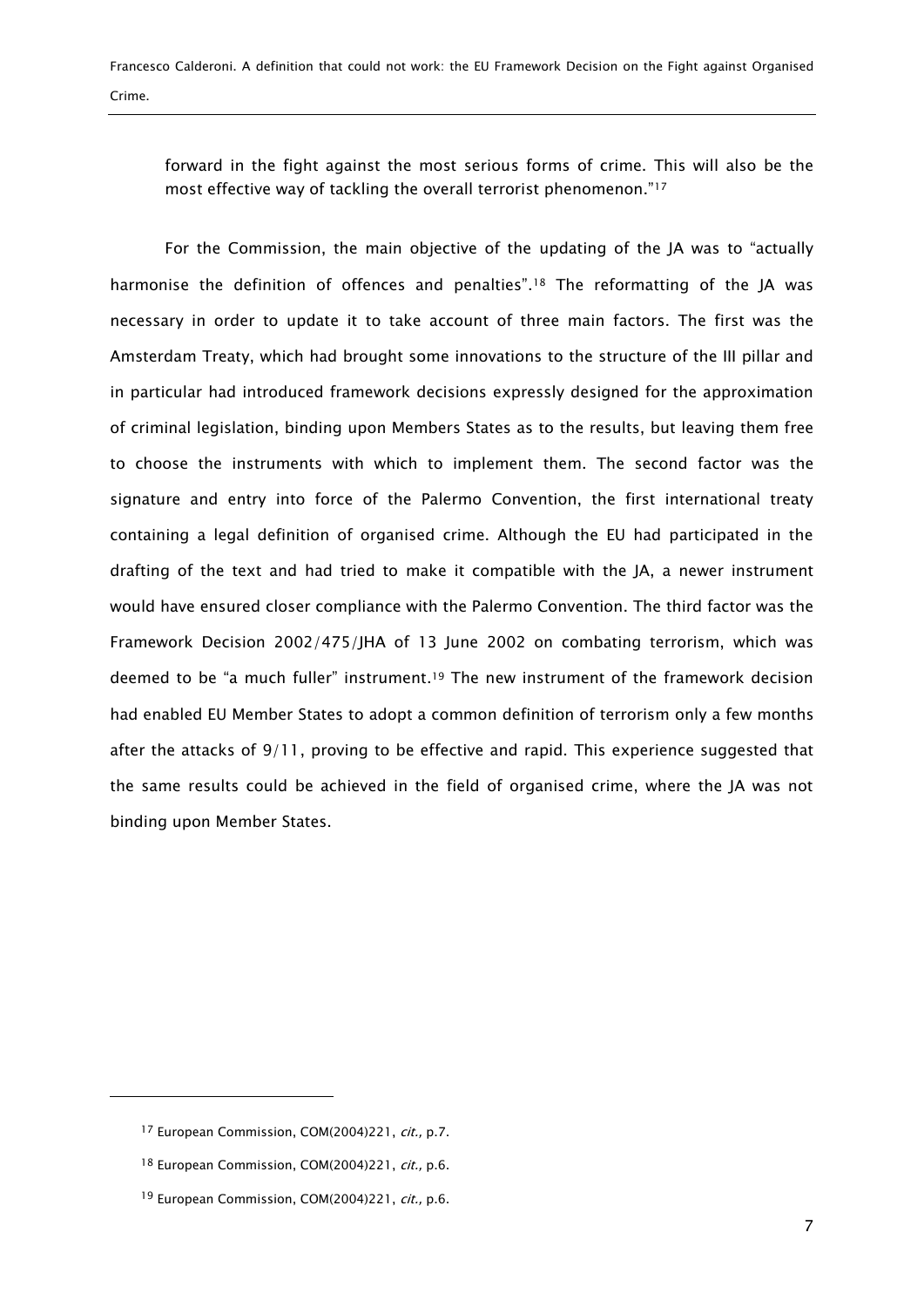## 2.1. The new definition of criminal organisation.

#### 2.1.1. The "negative" definition of structured association.

Art. 1 of the FD sets out the definition of a criminal organisation.<sup>20</sup> The text largely adheres to both the definitions provided by the JA and the Palermo Convention.<sup>21</sup> It defines a criminal organisation as "a structured association, established over a period of time, of more than two persons acting in concert…". Echoing the formulation of the JA, the first descriptor of a criminal organization is the presence of an association with at least three members. The structured nature of the association is inherently linked with the notion itself of organised

<sup>20</sup> Art. 1 of the FD: "Definitions.

l

For the purposes of this Framework Decision:

1) "criminal organisation" means a structured association, established over a period of time, of more than two persons acting in concert with a view to committing offences which are punishable by deprivation of liberty or a detention order of a maximum of at least four years or a more serious penalty, to obtain, directly or indirectly, a financial or other material benefit;

2) "structured association" means an association that is not randomly formed for the immediate commission of an offence, nor does it need to have formally defined roles for its members, continuity of its membership, or a developed structure."

<sup>21</sup> Article 1, paragraph 1 of the JA: "Within the meaning of this joint action, a criminal organisation shall mean a structured association, established over a period of time, of more than two persons, acting in concert with a view to committing offences which are punishable by deprivation of liberty or a detention order of a maximum of at least four years or a more serious penalty, whether such offences are an end in themselves or a means of obtaining material benefits and, where appropriate, of improperly influencing the operation of public authorities."

Article 2 of the Palermo Convention: "Use of terms.

For the purposes of this Convention:

(a) 'Organized criminal group' shall mean a structured group of three or more persons, existing for a period of time and acting in concert with the aim of committing one or more serious crimes or offences established in accordance with this Convention, in order to obtain, directly or indirectly, a financial or other material benefit;

(b) "Serious crime" shall mean conduct constituting an offence punishable by a maximum deprivation of liberty of at least four years or a more serious penalty;

(c) "Structured group" shall mean a group that is not randomly formed for the immediate commission of an offence and that does not need to have formally defined roles for its members, continuity of its membership or a developed structure; […]"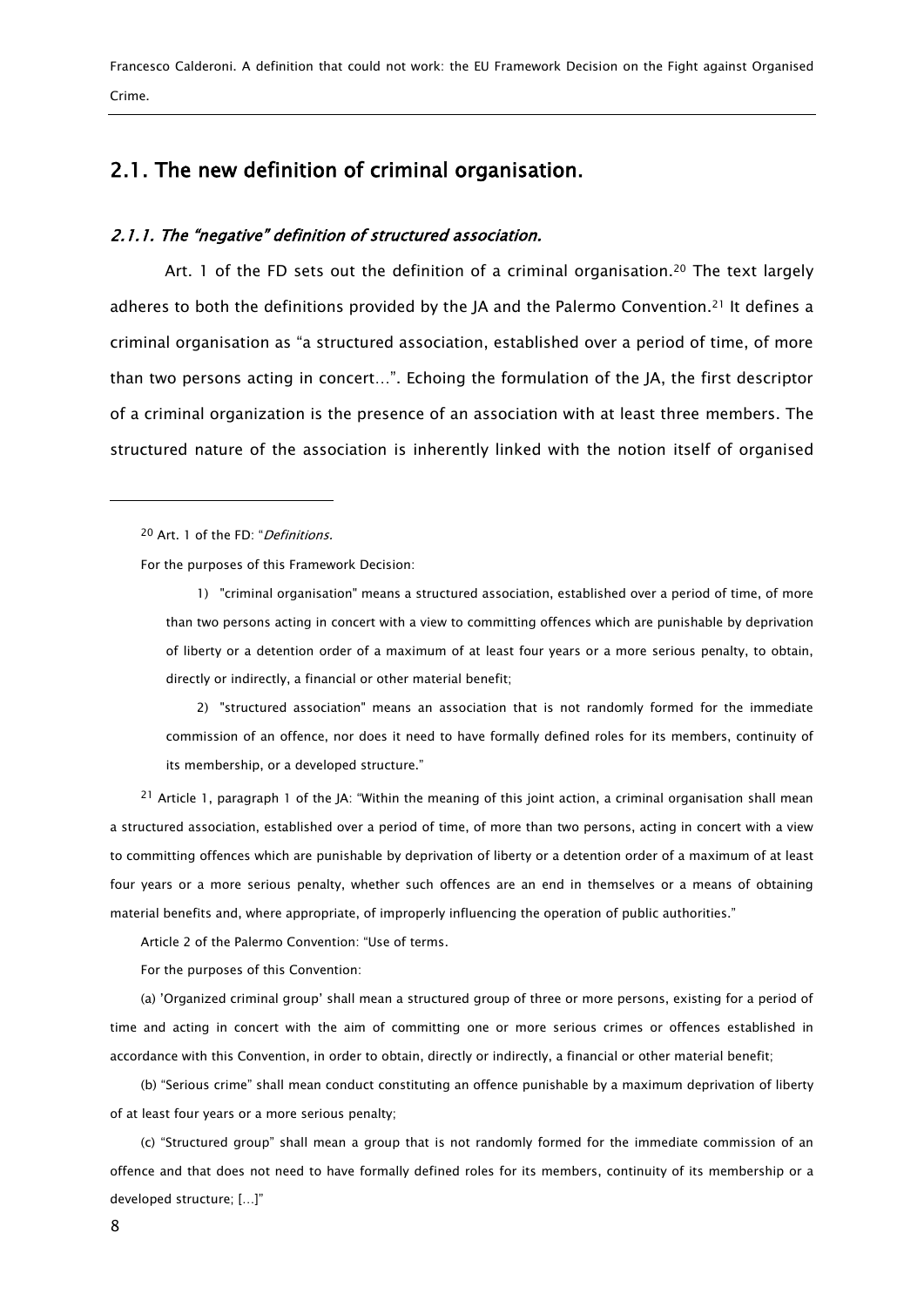crime. <sup>22</sup> The term may admit to a rather narrow interpretation (a simple association is something more than a mere group, and a structured association should therefore imply some kind of organisation). Conversely, the definition provided by the FD is markedly different. The concept of "structured association" is clarified at Article 1, point 2) of the FD, which follows to the letter the Palermo Convention definition of "structured group". It is a negative definition which states what a structured association is not, rather than furnishing some positive definitional features.<sup>23</sup> The text only provides two extremes of a structured association's possible range of variation. The lower extreme excludes random groups formed to commit a single crime (the text mentions "an offence": but what about the case of multiple crimes?), the higher extreme excludes complex structure, formal hierarchy and constant composition as mandatory requirements. The range described comprises a broad variety of different criminal organisations, encompassing groups that may differ significantly in their social threat and seriousness of criminal intent.

The requirements of being "established over a period of time" and concert among the organisation's members restrict the application of the notion. Even if these criteria are widely acknowledged among scholars and law enforcement agencies, they are very vaguely formulated, with no further specifications. <sup>24</sup> The duration criterion in particular only excludes minor or irrelevant cases.<sup>25</sup>

From a legal point of view, the vague definition of the notion of structured association may raise problems relating to the principle of legality and its corollaries of

<sup>&</sup>lt;sup>22</sup> Valsamis Mitsilegas, "Defining Organised Crime in the European Union: The Limits of European Criminal Law in an Area of "Freedom, Security and Justice"," European Law Review 26 (2001), p. 569.

<sup>23</sup> Elisabeth Symeonidou-Kastanidou, loc. cit., p. 97.

<sup>24</sup> Valsamis Mitsilegas, loc.cit., p.577.

<sup>&</sup>lt;sup>25</sup> This requirement makes the legal definition of the FD even more ambiguous than the definition used by the EU and the Council of Europe for their annual reports on organised crime. In the latest definition a mandatory requirement is "a prolonged or indefinite period of time" (Council of the European Union, Doc. 6204/2/97 Enfopol 35 Rev 2 of 21 April 1997) Even in such a non-binding document more effort was made to provide a better specification of the idea of the continuous nature of organised crime.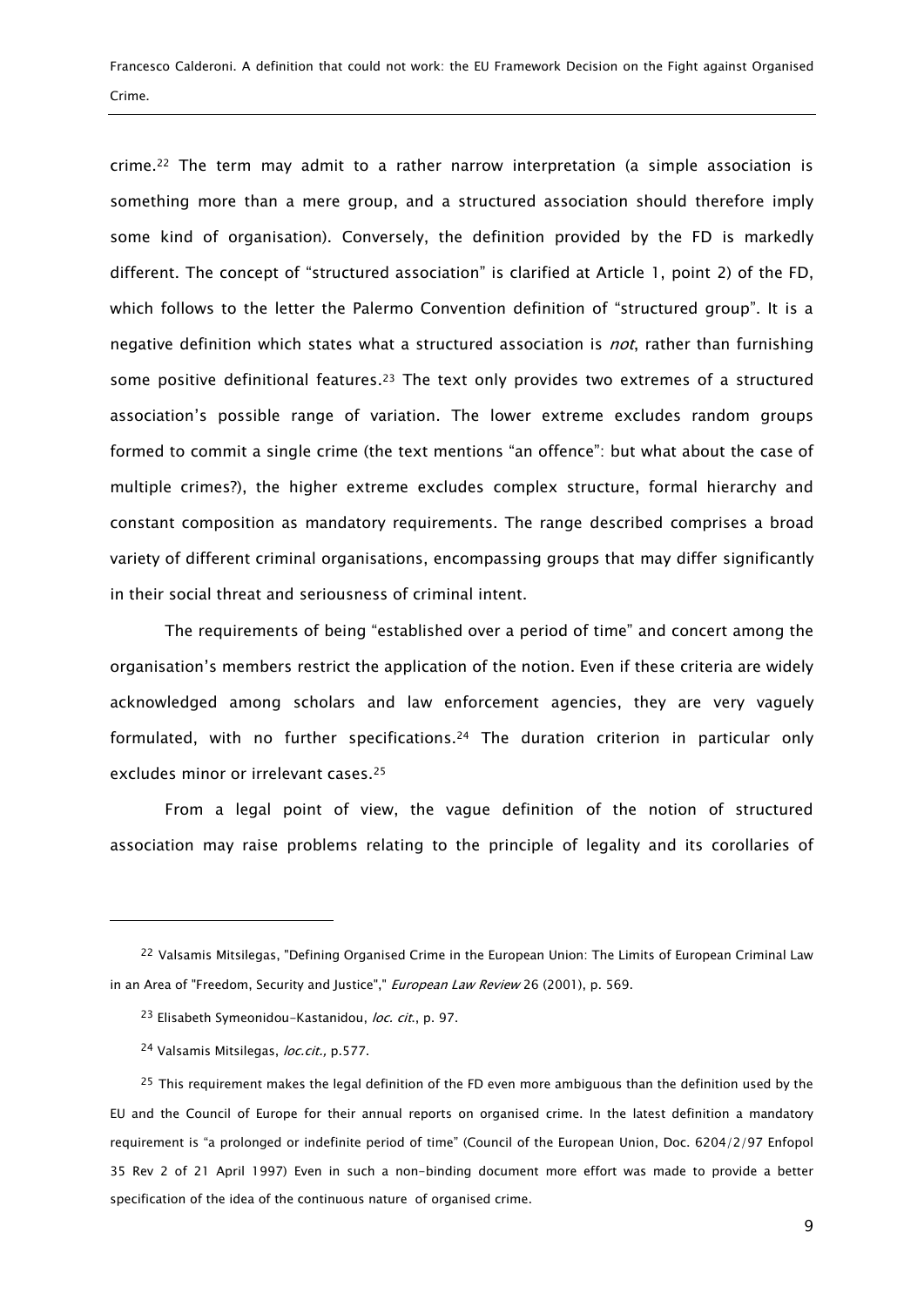clarity and precision of criminal law.<sup>26</sup> The definition, as it appears, is so vague as to deprive the notion of structured association of large part of its selective potential.<sup>27</sup> In order to make it compatible with the principle of legality, Members States will have to complete and specify the definition. The results may differ substantially among Member States. This uncertain understanding of the notion is likely to jeopardise the effective approximation of national legislation. Indeed, the implementation of the EU definition at the national level may end up with very different national definitions and approaches, depriving the original intent of all meaning.

From a criminological point of view, the definition covers an extremely broad span of phenomena and does not address the distinctive features of organised crime.<sup>28</sup> These characterise organised crime and should be highlighted in order to distinguish it from mere "crimes that are organised". Indeed, "there is a danger, generally, in the promiscuous use of the label organized crime with reference to perpetrators of 'crimes that are organized,' and also with criminal networks that lack what we regard as the essential defining elements of being criminal organizations". <sup>29</sup> The most accurate studies in the field have identified these elements in:

 Continuity: the group must have a stable structure suited to the continuous and indefinite commission of crimes, independently of its membership;<sup>30</sup>

 Violence: the group exploits its force to use or to threaten to use violence or intimidation. This may be addressed to other criminal groups, minor criminals, legal/illegal competitors and victims;<sup>31</sup>

29 James O. Finckenauer, loc. cit., p. 77-78.

 $30$  James O. Finckenauer, *loc. cit.*, p. 66; Joi Bay, *loc. cit., p.25;* Frank E. Hagan, ""Organized Crime" and "organized crime": Indeterminate Problems of Definition," Trends in Organized Crime 9, no. 4 (Summer 2006), p.

10 135.

<sup>26</sup> Valsamis Mitsilegas, loc.cit., p.570.

<sup>&</sup>lt;sup>27</sup> Valsamis Mitsilegas, loc.cit., p.577.

<sup>&</sup>lt;sup>28</sup> Joi Bay, "Definitions of Organized Crime in the European Union: A Criminological Perspective," in *Organised* Crime & Crime Prevention - What Works? Rapport Fra NSfK:S 40. Forskerseminar. Espoo, Finland 1998 (København: Scandinavian Research Council for Criminology, 1998), p. 31.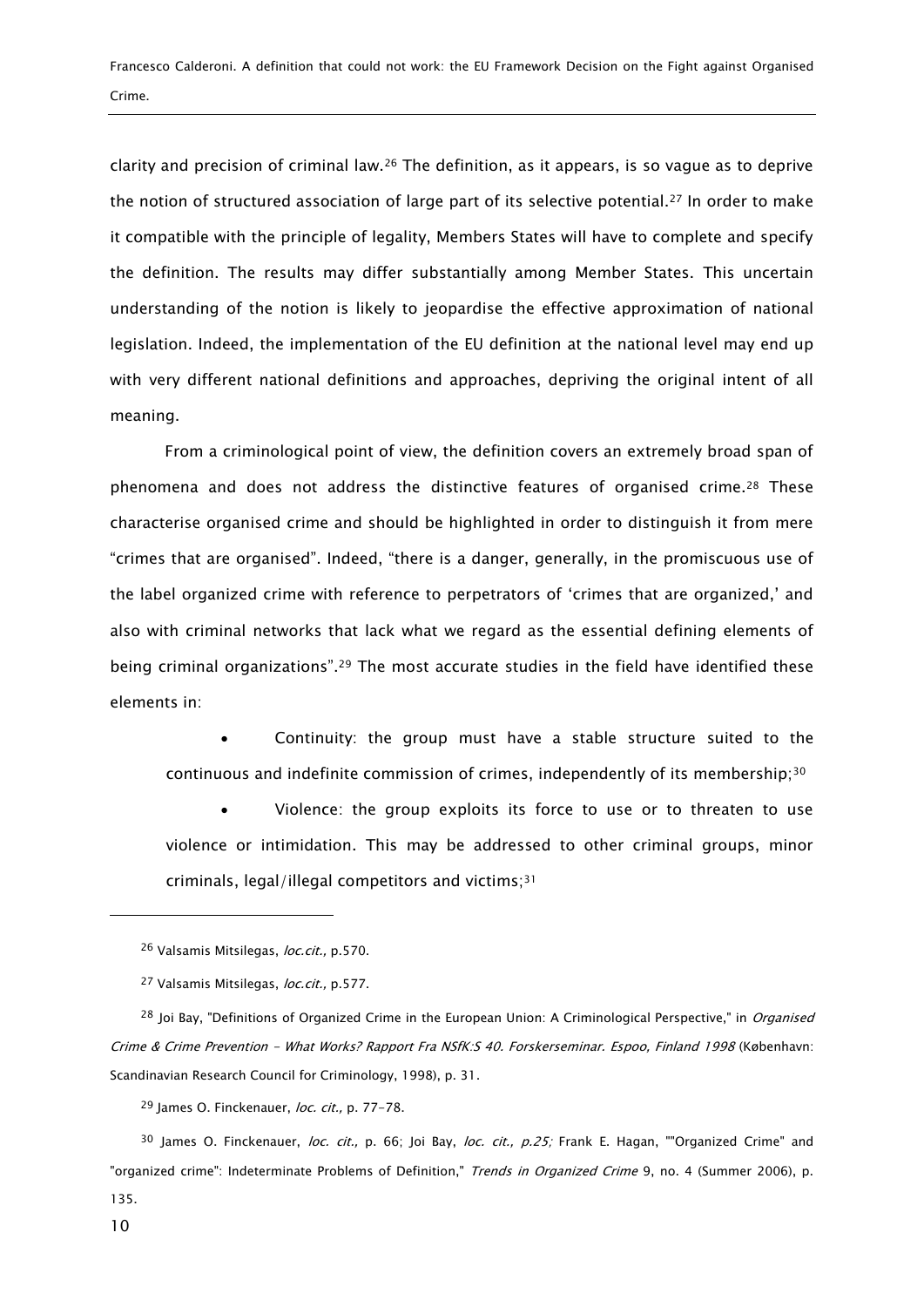Enterprise: the group's main goals are profit and power. These are usually pursued through the production and/or exchange of illegal goods and/or services in illegal markets;<sup>32</sup>

 Immunity: the group can corrupt or exert influence on other subjects (politicians, media, judicial authorities, administrators, enterprises) in order to shield its activities from any form of sanction.<sup>33</sup>

None of these elements is clearly spelled out in the FD's definition of criminal organisation. The EU's notion of organised crime is thus far removed from the results of scientific research in the field.

#### 2.1.2. The rigid selection of the predicate offences.

The illegal nature of the organisation derives from its objective of committing multiple crimes ("…with a view to committing offences which are punishable by deprivation of liberty or a detention order of a maximum of at least four years or a more serious penalty"). The requirement of a plurality of criminal acts has been inherited from the JA, whilst the Palermo Convention includes groups committing "one or more serious crimes". This possibility of a criminal organisation whose plan involves only one offence, albeit serious, raises some concern when the organisational requirements are minimal as for the Palermo Convention. 34

The criminal plan of the organisation must include offences punishable with at least four years of maximum imprisonment, a quantitative threshold for what the EU considers to be a serious crime.<sup>35</sup> This legislative technique has been inherited from both the JA and the Palermo Convention. Its aim is to restrict the applicability of the concept of criminal

 $31$  James O. Finckenauer, loc. cit., p. 66, Joi Bay, loc. cit., p.26, Klaus von Lampe et al., "Organised Crime Is....Findings from a Cross-National Review of Literature," in The Organisation of Crime for Profit: Conduct, Law and Measurement, ed. Petrus C. van Duyne et al. (Nijmegen: Wolf Legal Publishers, 2006), p.36.

 $32$  Frank E. Hagan, *loc. cit.*, p. 134; James O. Finckenauer, *loc. cit.*, p. 66–67

 $33$  James O. Finckenauer, loc. cit., p. 67, Joi Bay, loc. cit., p. 27; Frank E. Hagan, loc. cit., p. 135.

<sup>34</sup> Alexandra V. Orlova and James W. Moore, *loc. cit.*, p. 282.

<sup>35</sup> Valsamis Mitsilegas, loc.cit., p.570.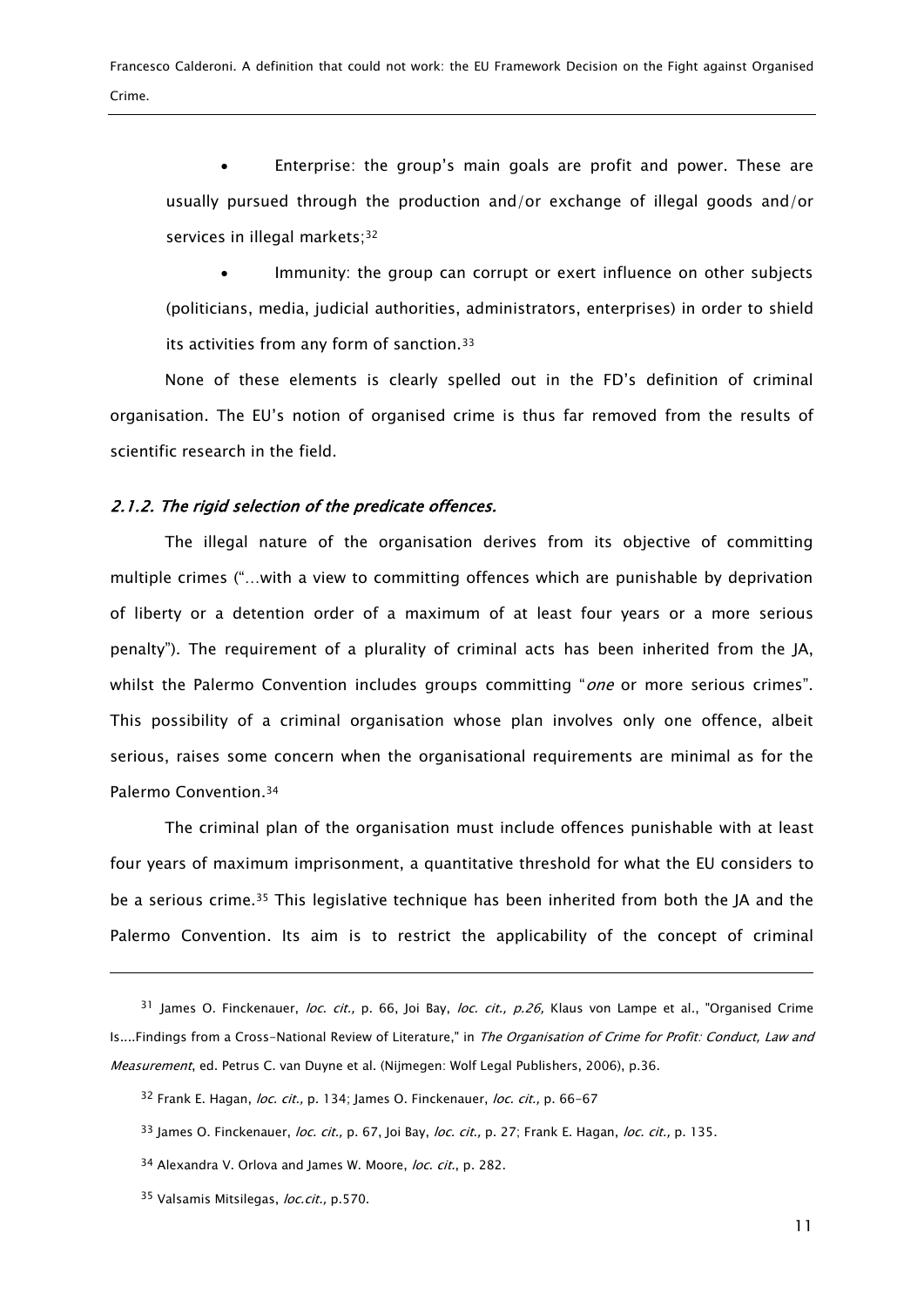organisation to serious crimes.<sup>36</sup> Paradoxically, it ends up by being a rigid approach to the selection of the predicate offences. This rigidity raises several problems. The levels of penalties vary significantly among EU Member States, and there is no EU framework for criminal sanctions.<sup>37</sup> Indeed, as Militello states, "proportionality between criminal acts and respective penalties is not an absolute concept but only a relative one measuring the scale of reaction of a particular legal order".<sup>38</sup>

This quantitative threshold once again jeopardises the objective of approximating national legislation against organised crimes. Firstly, different offences (if committed by at least three people) may fall within the notion of criminal organisation, according to the sanctioning regime and tradition of each Member State.<sup>39</sup> This may result in very different applications of the concept of criminal organisation and thus create problems in the coordination of law enforcement activities among Member States (e.g.: two identical behaviours in the territory of two different countries may be treated very differently). 40 Secondly, since many activities of criminal organisations usually fall within the competence of several jurisdictions, the differential application of the discipline on criminal organisations may imply very different criminal treatments depending on which state prosecutes the offences (e.g.: one behaviour may receive different treatments according to which state establishes its jurisdiction to prosecute it). The final result may be far from improving the level of approximation among Member States.

<sup>36</sup> European Commission, COM(2005)6, cit., p.4.

<sup>37</sup> Alexandra V. Orlova and James W. Moore, loc. cit., p. 282; Steve Peers, loc. cit.; Gert Vermeulen, loc. cit., p. 75-76; Vincenzo Militello, "Participation in a Criminal Organisation as a Model of European Criminal Offence," in Towards a European Criminal Law Against Organised Crime: Proposals and Summaries of the Joint European Project to Counter Organised Crime, ed. Vincenzo Militello and Barbara Huber (Freiburg: luscrim, 2001), p. 26.

<sup>38</sup> Vincenzo Militello, loc. cit., p. 25.

<sup>39</sup> Vincenzo Militello, loc. cit., p. 25.

<sup>40</sup> Stefano Manacorda, "La Risposte Pénale Contre la Criminalité Organisée dans le Droit de l'Union Européenne," in L'infraction d'Organisation Criminelle en Europe: (Allemagne - Espagne - France - Italie - Union Européenne), ed. Stefano Manacorda (Paris: Presses Universitaires de France, 2002), p. 282.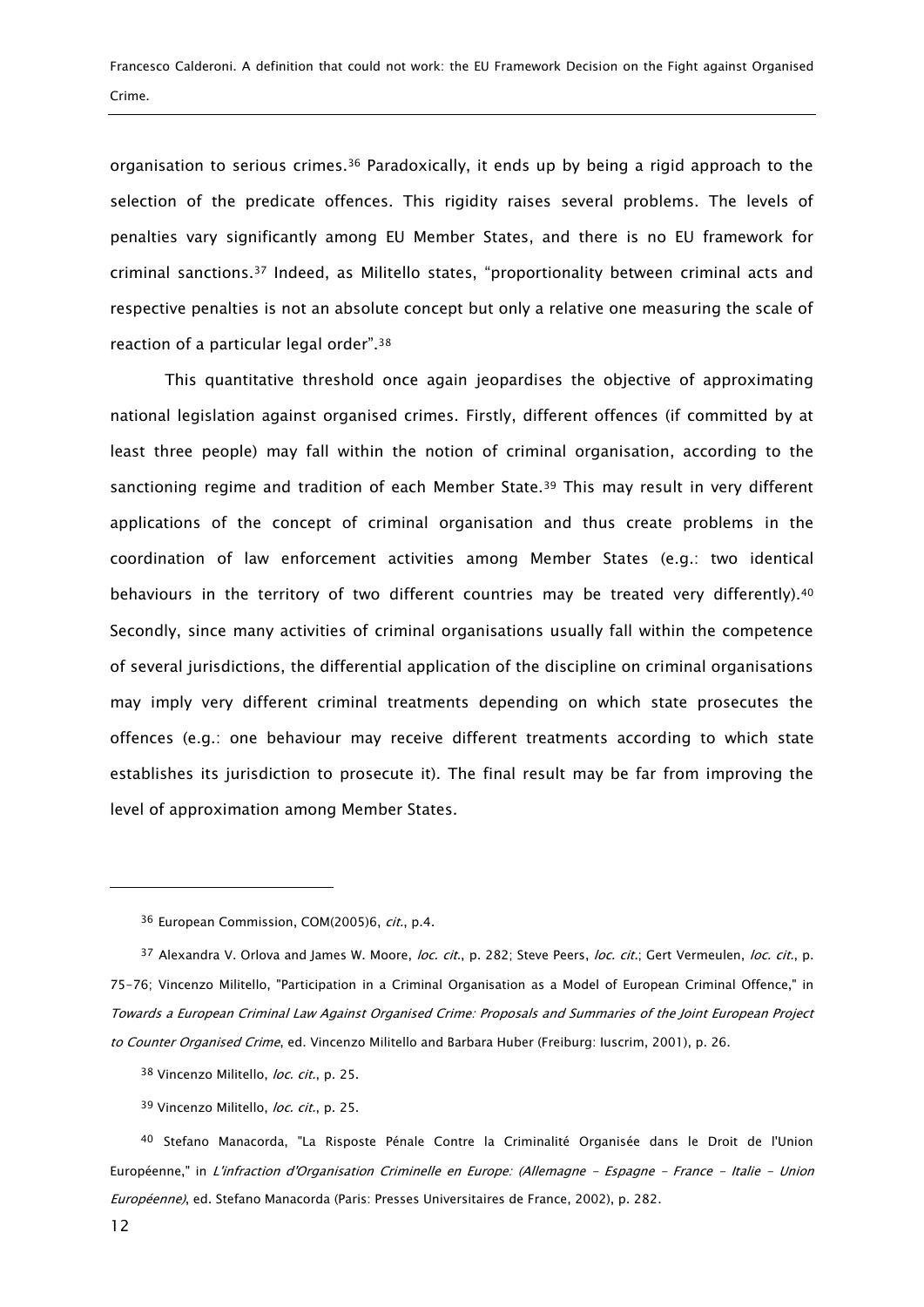Besides the legal issues caused by the use of this technique, it also reflects a controversial criminal policy approach to the notion of organised crime. Instead of focusing on the distinctive features of the phenomenon, in order to provide a more penetrating definition (see above  $\S$  2.1.1), it dilutes the salient aspects of organised crime and transforms the notion into a generic container serving ideological and mutual cooperation purposes.<sup>41</sup> This intention is evident in the above-cited Commission Communication, where the FD is presented as a measure complementary to the Framework Decision on combating terrorism.<sup>42</sup> This choice of criminal policy may have important drawbacks. The label "criminal organisation" has serious consequences in terms of police control and derogations to standard procedural guarantees. The level of state reaction requires that the crimes involved be proportionally serious. The FD definition however does not focus on the distinctive features of organised crime that may justify the substantial increase in the investigation, prosecution and sanctioning regime. The combination of the critical points described above prevents setting a sensible threshold for the application of the notion of criminal organisation, opening the way for possible excesses of repression.<sup>43</sup>

The FD definition does not depart substantially from the definitions provided in the previous international instruments. It remedies some minor problems with the JA by importing solutions from the Palermo Convention.<sup>44</sup> This shows that the European legislator has disregarded the criticisms made of the excessive vagueness and meaninglessness of the

 $\overline{a}$ 

44 In particular, the simple clause introduced by the Palermo Convention ("to obtain, directly or indirectly, a financial or other material benefit") substitutes for the somewhat problematic description of the ultimate objectives of the organisation in the JA ("[…] whether such offences are an end in themselves or a means of obtaining material benefits and, where appropriate, of improperly influencing the operation of public authorities."). Article 1 paragraph 2 of the JA providing a superfluous and unclear cross-reference to the offences contained in the Europol Convention has not be been maintained.

 $41$  Joy Bay, *loc.cit.*, p. 32.

<sup>42</sup> European Commission, COM(2004)221, cit., p. 7.

<sup>43</sup> Elisabeth Symeonidou-Kastanidou, loc. cit., p. 92 and 96.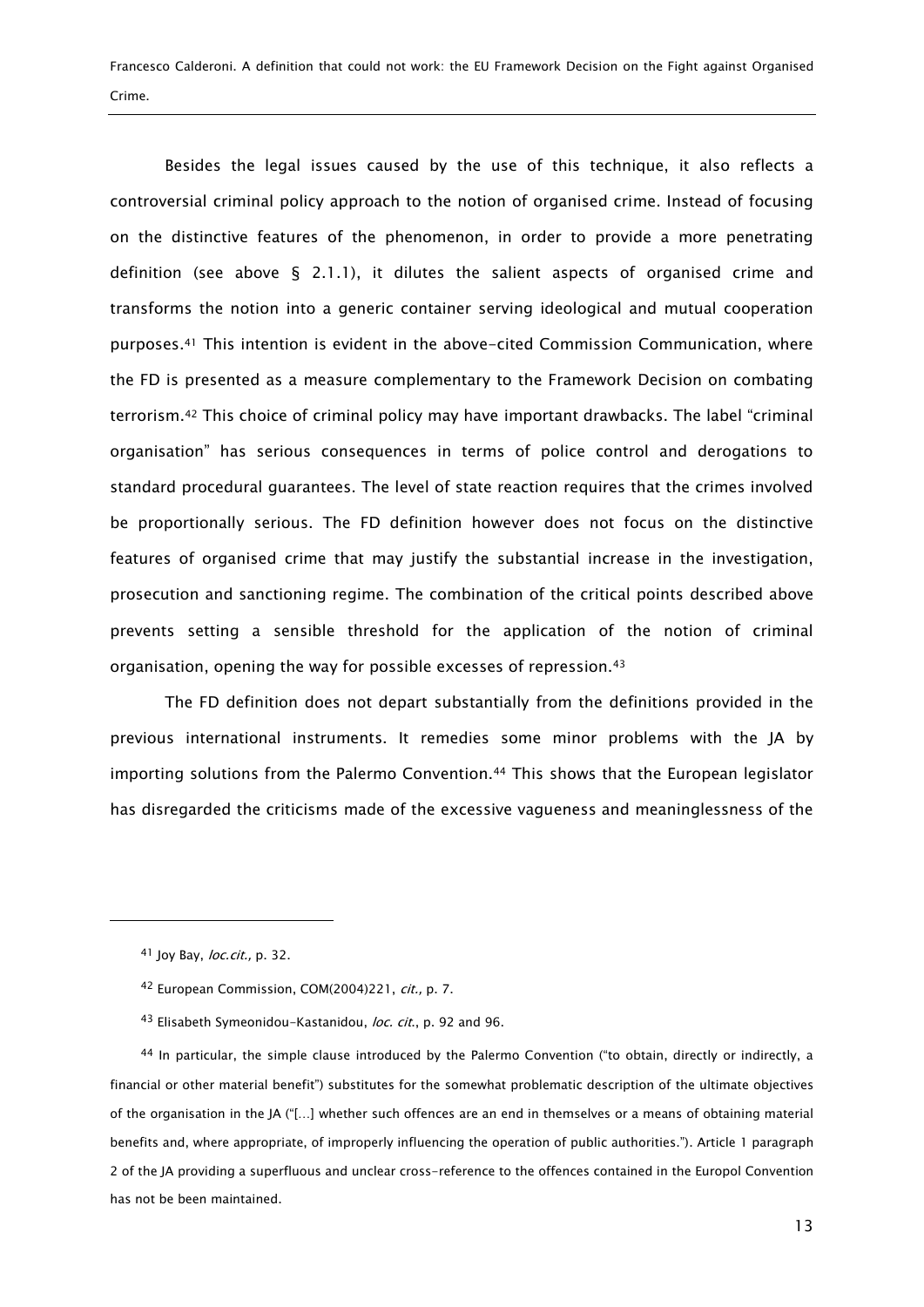JA.<sup>45</sup> The Council has failed to address the core characteristics of organised crime. The definition of "structured association" is thus a nebulous oxymoron challenging legal certainty.<sup>46</sup> The quantitative selection of the predicate offences does not dispel this vagueness, because of the sanctioning disparities among national systems. This broad approach to the concept finally dilutes it in order to extend its application and apparently reduce discrepancies among EU MS.<sup>47</sup>

## 2.2. Offences relating to participation in a criminal organisation.

#### 2.2.1. The double model offence.

The FD requires Member States to criminalize participation in a criminal organisation. Article 2 envisages a double model offence: <sup>48</sup> national legislators are allowed to choose

 $47$  Joy Bay, *loc.cit.*, p. 32.

Each Member State shall take the necessary measures to ensure that one or both of the following types of conduct related to a criminal organisation are regarded as offences:

(a) conduct by any person who, with intent and with knowledge of either the aim and general activity of the criminal organisation or its intention to commit the offences in question, actively takes part in the organisation's criminal activities, including the provision of information or material means, the recruitment of new members and all forms of financing of its activities, knowing that such participation will contribute to the achievement of the organisation's criminal activities;

(b) conduct by any person consisting in an agreement with one or more persons that an activity should be pursued, which if carried out, would amount to the commission of offences referred to in Article 1, even if that person does not take part in the actual execution of the activity."

<sup>45</sup> Joy Bay, loc.cit., p. 32; Vincenzo Militello, loc. cit.; Stefano Manacorda, loc. cit.;Anne Weyembergh, loc. cit.; Valsamis Mitsilegas, loc.cit.

<sup>46</sup> Elisabeth Symeonidou-Kastanidou, loc. cit., p. 97-98; Valsamis Mitsilegas, loc.cit., p. 576-577.

<sup>48</sup> Article 2 of the FD: "Offences relating to participation in a criminal organisation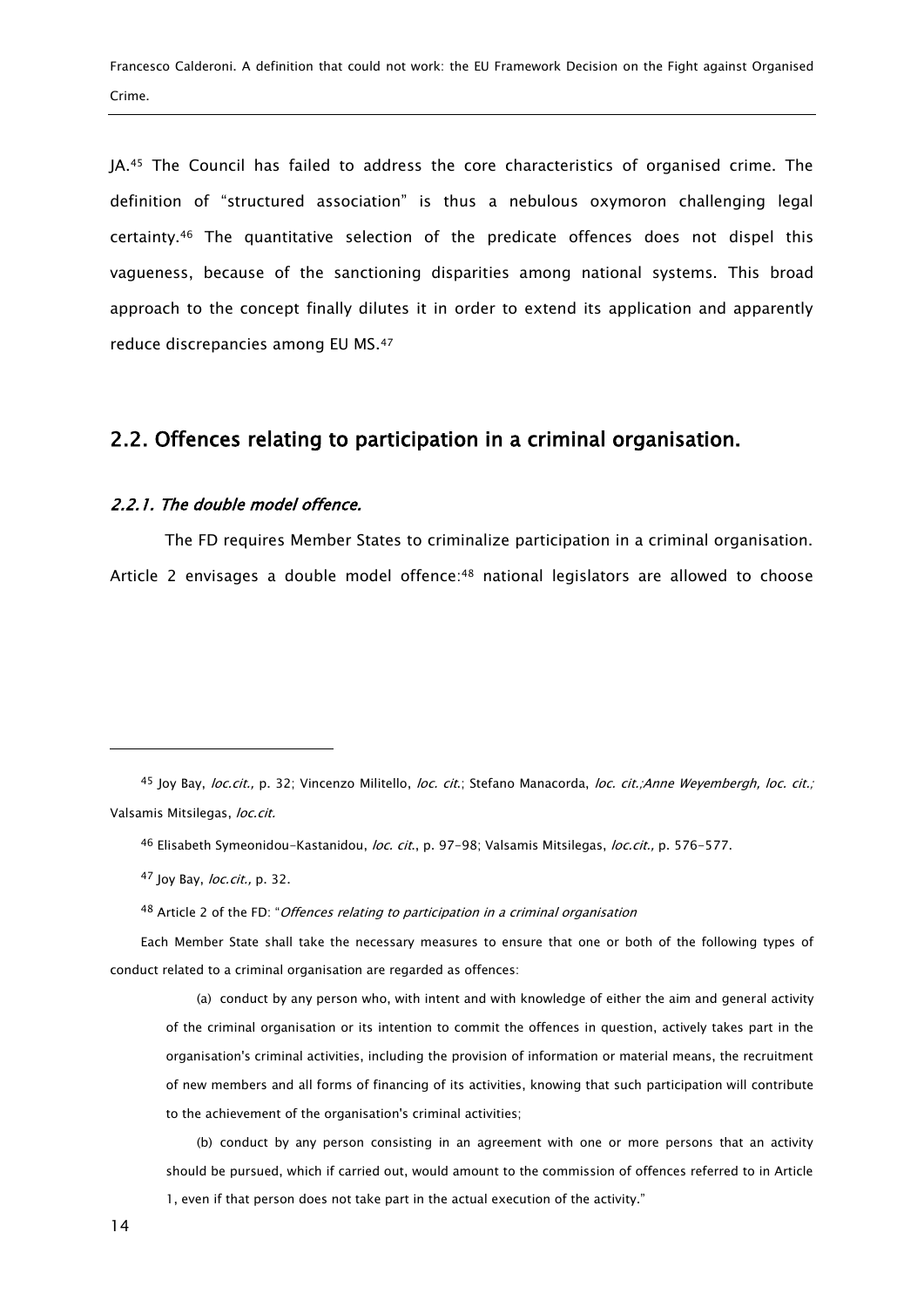either or both a civil law model offence and a common law model offence.<sup>49</sup> This approach was introduced by the JA<sup>50</sup> and maintained by the Palermo Convention.<sup>51</sup>

<sup>49</sup> The archetypes of the two model offences can be traced to the French *association de malfaiteurs* and the English conspiracy offences respectively.

 $\overline{a}$ 

50 Article 2 of the JA: "1. To assist the fight against criminal organisations, each Member State shall undertake, in accordance with the procedure laid down in Article 6, to ensure that one or both of the types of conduct described below are punishable by effective, proportionate and dissuasive criminal penalties:

(a) conduct by any person who, with intent and with knowledge of either the aim and general criminal activity of the organisation or the intention of the organisation to commit the offences in question, actively takes part in:

- the organisation's criminal activities falling within Article 1, even where that person does not take part in the actual execution of the offences concerned and, subject to the general principles of the criminal law of the Member State concerned, even where the offences concerned are not actually committed,

- the organisation's other activities in the further knowledge that his participation will contribute to the achievement of the organisation's criminal activities falling within Article 1;

(b) conduct by any person consisting in an agreement with one or more persons that an activity should be pursued which, if carried out, would amount to the commission of offences falling within Article 1, even if that person does not take part in the actual execution of the activity."

51 Article 5 of the Palermo Convention: "Each State Party shall adopt such legislative and other measures as may be necessary to establish as criminal offences, when committed intentionally:

(a) Either or both of the following as criminal offences distinct from those involving the attempt or completion of the criminal activity:

(i) Agreeing with one or more other persons to commit a serious crime for a purpose relating directly or indirectly to the obtaining of a financial or other material benefit and, where required by domestic law, involving an act undertaken by one of the participants in furtherance of the agreement or involving an organized criminal group;

(ii) Conduct by a person who, with knowledge of either the aim and general criminal activity of an organized criminal group or its intention to commit the crimes in question, takes an active part in:

a. Criminal activities of the organized criminal group;

b. Other activities of the organized criminal group in the knowledge that his or her participation will contribute to the achievement of the above described criminal aim;

(b) Organizing, directing, aiding, abetting, facilitating or counselling the commission of serious crime involving an organized criminal group. […]"

15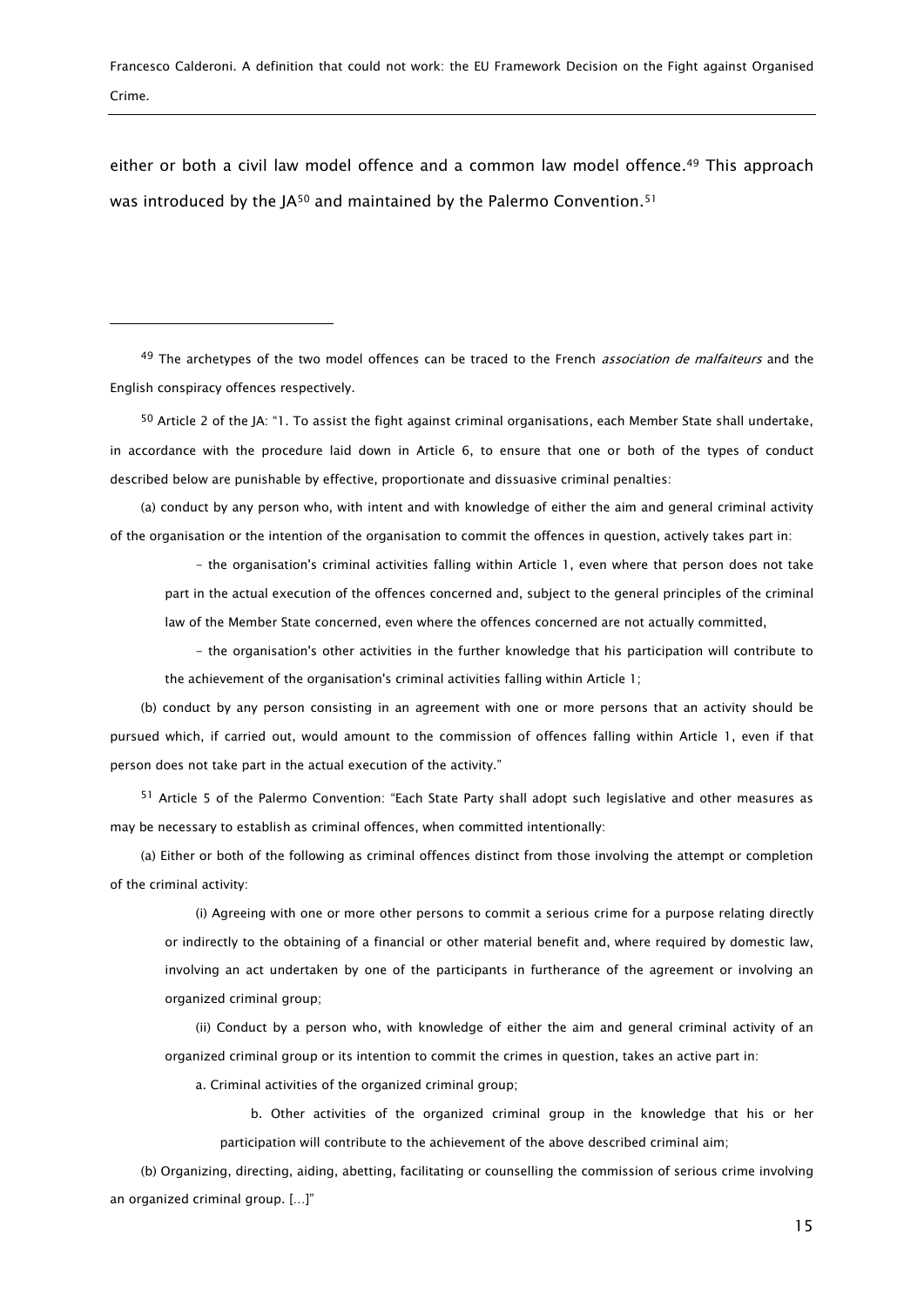The civil law model offence comes from the European continental legal tradition. While both the JA and the Palermo Convention sought to distinguish between participation in the organisation's criminal activities and in its other activities, the solution adopted in FD is slightly different. The criminal conduct now encompasses active participation in the criminal activities of the organisation. A list of formally non-criminal support activities, comprising the provision of information or material means, the recruitment of new members and all forms of financing, is included in the notion of active participation. These behaviours describe the typical activities of the leaders of groups and other "external" contributors, and they are criminalized because of their essential role of supporting the activities of a criminal organisation.

Both criminal and support activities require that the participant must know that the organisation is either a criminal one or intends to commit offences, and that their participation will contribute to the organisation's criminal activities.

In regard to the civil law model offence, the FD does not substantially diverge from the discipline set by the JA and the Palermo Convention. It resolves some critical issues but the main approach is still the same: a very broad definition of criminal organisation (see above 2.1.1) and a quantitative selection of the predicate offences (see above  $\S$ 2.1.2) are combined with a very poor description of the material element of the model offence which nearly coincides with the mere participation in a crime.<sup>52</sup> Indeed, an extremely broad array of crimes (committed by at least three people with a minimum level of co-ordination) may fall within the definition of Article 2 of the FD.<sup>53</sup> Virtually any group, provided that it is engaged in an activity sanctioned with at least four years of imprisonment, could be prosecuted for the offence of "participation in a criminal organisation". This may also include activities that "were not aimed to be included in the first place" in the definition of organised crime.<sup>54</sup> From

<sup>52</sup> Stefano Manacorda, loc. cit., p. 283; Weyembergh, loc. cit., p. 1588-1589.

<sup>53</sup> Letizia Paoli and Cyrille Fijnaut, "Introduction to Part I: The History of the Concept," in *Organised Crime in* Europe: Concepts, Patterns and Control Policies in the European Union and Beyond, ed. Cyrille Fijnaut and Letizia Paoli (Dordrecht: Springer, 2004), p.41; Elisabeth Symeonidou-Kastanidou, loc. cit., p. 93.

<sup>54</sup> Valsamis Mitsilegas, loc.cit., p.570.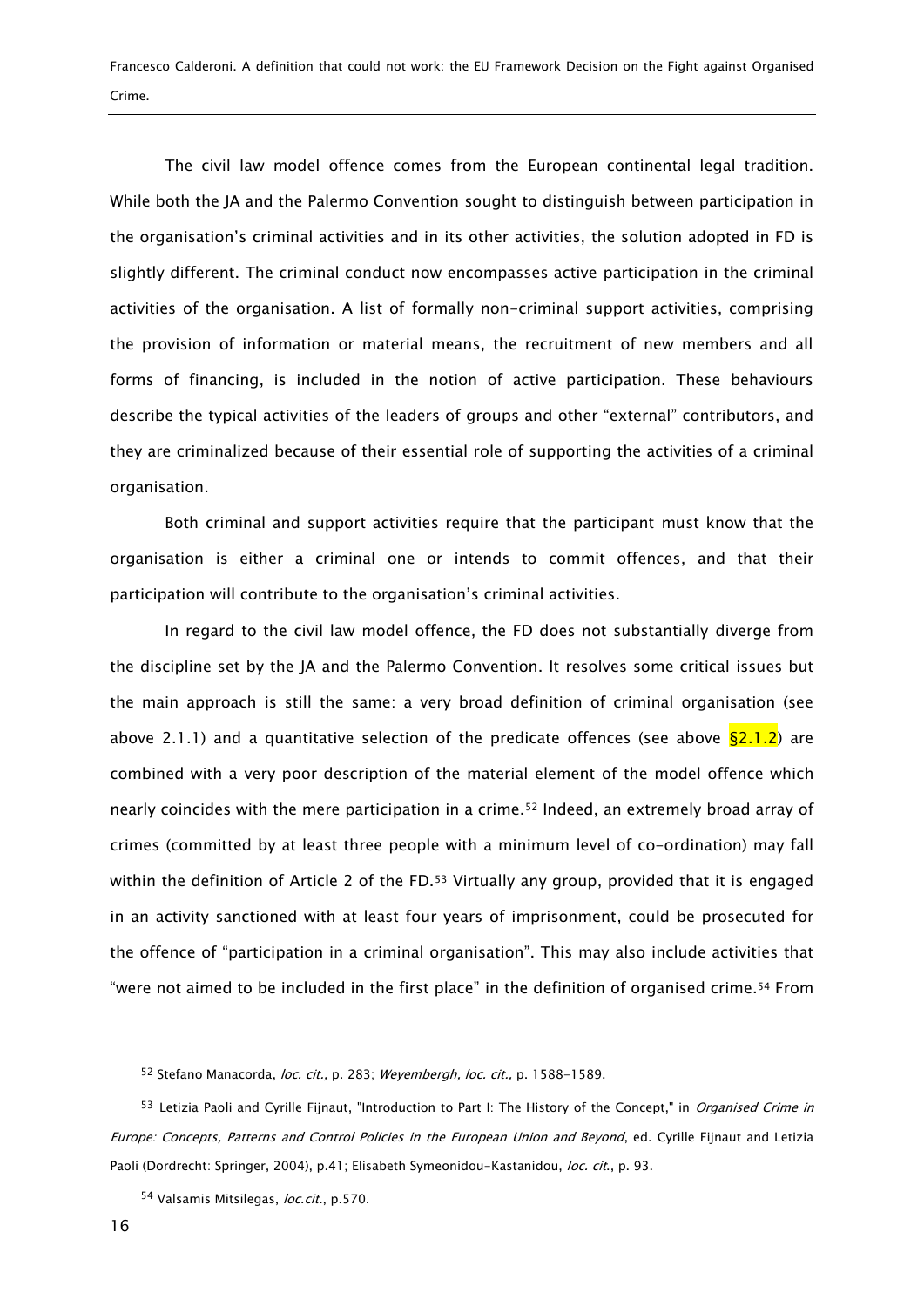this perspective, the civil law model offence is likely to conflict with the principle of clarity and precision of criminal legislation. The FD does not establish a clear division between participation in a criminal organisation and mere participation in a crime which is conventionally recognized by all national criminal legislation according to the legal culture of each Member State.<sup>55</sup>

The common law model offence recalls the crime of conspiracy in the Anglo-Saxon tradition. This provision of the FD follows to the letter the corresponding provision of the JA. Members States may punish mere agreement between two people in order to commit the crimes falling under Article 1 of the FD. This possibility has been included in the JA in order to obtain the consensus of the common law Member States, where criminal organisations are pursued through the offence of conspiracy. <sup>56</sup> The criminal agreement must be "related to a criminal organisation". This element is a slight improvement on the JA, which did not require any explicit relation with a criminal organisation.

#### 2.2.2. A motionless approximation.

The above-described double model offence approach is another problematic issue concerning the FD. First introduced by the JA and also maintained by the Palermo Convention, it represents a solution by political compromise between the continental tradition of associative offences and the Anglo-Saxon conspiracy tradition. During the JA negotiations, the common law model offence was introduced because of the reaction by the United Kingdom, as also happened in the case of the FD. <sup>57</sup> While the Commission's proposal had suggested a single model offence based on the continental tradition, this was not retained by the Council, which introduced a conspiracy clause. This happened because

"IE and UK thought that the alternative option of criminalising conspiracy from the 1998 Joint Action should be maintained. UK referred to the evidentiary difficulties UK prosecutorial authorities would be faced with when trying to prove membership of a criminal

 $\overline{a}$ 

17

<sup>55</sup> Stefano Manacorda, loc. cit., p. 290.

<sup>56</sup> Stefano Manacorda, loc. cit., p. 287.

<sup>57</sup> Valsamis Mitsilegas, loc.cit., p.570.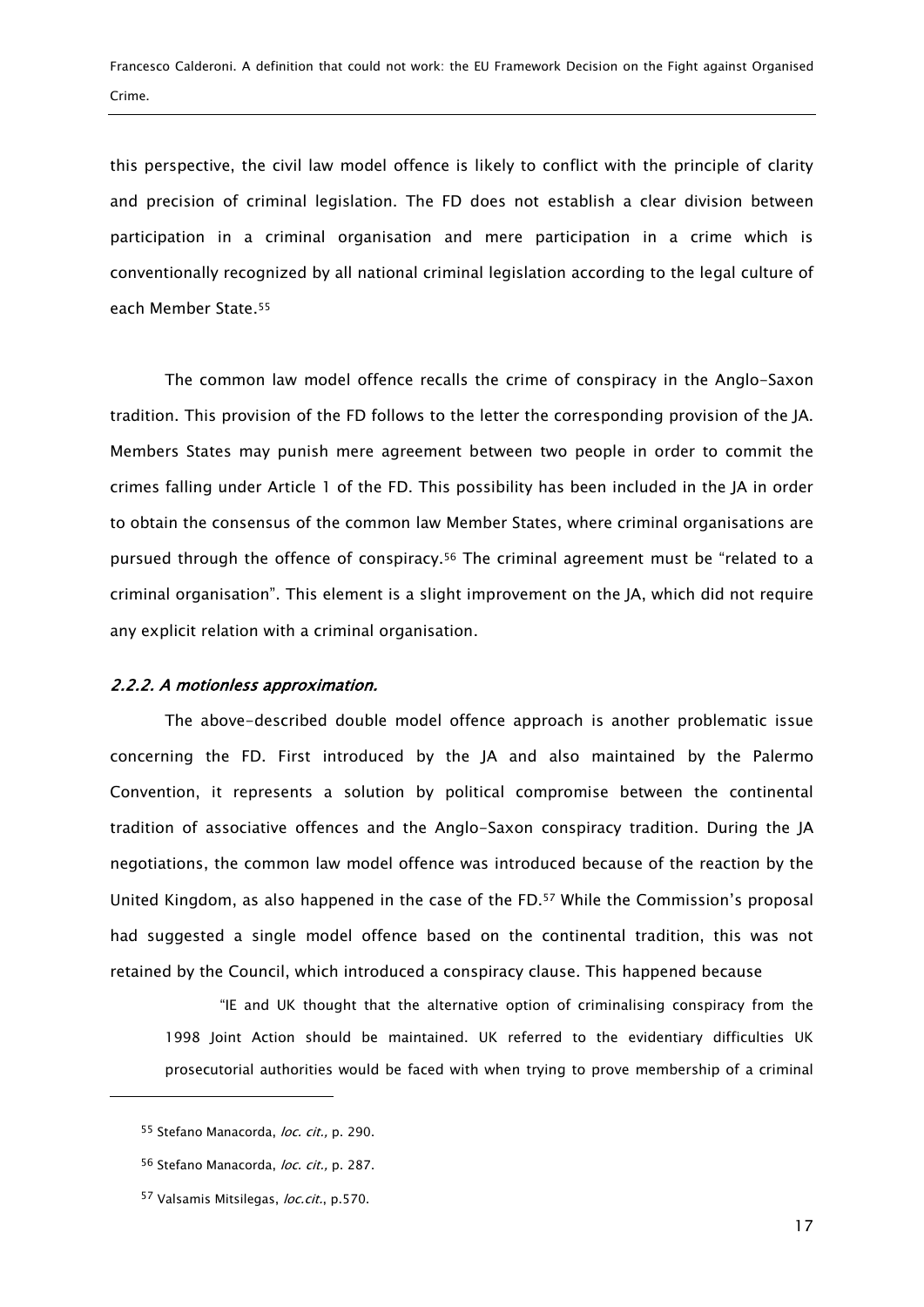organisation. In view of these legitimate law enforcement concerns and at the suggestion of BE, the Presidency proposes to reinsert the alternative referring to conspiracy."<sup>58</sup>

It is clear that the present solution has been introduced into the text of the FD in order to obtain the consensus of the common law Member States, where criminal organisations are pursued through the device of conspiracy.<sup>59</sup> This happened because Article 34 §2 of the Treaty on European Union still requires unanimity for the adoption of framework decisions.

This compromise is once again problematic in light of the objective itself of framework decisions, i.e. the approximation of the criminal legislations of Member States.<sup>60</sup> This outcome appears to be undermined by the final text approved by the Council. Indeed, the common law and civil law approaches are equalized as far as their function is concerned, without any substantial approximation of national disciplines.<sup>61</sup> Most EU Member States will not have to change or modify their current legislation concerning the criminalization of participation in a criminal organisation. The FD fails to establish a common European criminal law approach to the repression of organised crime. This choice seems to jeopardize the added value of the FD in the perspective of improving law enforcement and judicial cooperation in criminal matters through the approximation of criminal law. 62

This view is confirmed by the blunt statement by the Commission, joined by France and Italy, concerning the final text of the FD:<sup>63</sup> The Commission affirms that "the Framework Decision does not achieve the minimum degree of approximation of acts of directing or participating in a criminal organisation on the basis of a single concept of such an organisation". Moreover, the FD "enables Member States not to introduce the concept of

<sup>58</sup> Council of the European Union, Doc. 9864/05 of 8 June 2005 (2005), p.6, footnote 3.

<sup>59</sup> Stefano Manacorda, loc. cit., p. 287; Valsamis Mitsilegas, loc.cit., p.571.

<sup>60</sup> Stefano Manacorda, loc. cit., p. 287-288.

<sup>61</sup> Stefano Manacorda, loc. cit., p. 287.

<sup>62</sup> Stefano Manacorda, loc. cit., p. 270, Gert Vermeule, loc.cit., p.71-74; Anne Weyembergh, loc. cit., p. 1582.

<sup>63</sup> Council of the European Union, Doc. 9067/06 of 10 May 2006 (2006), p.12.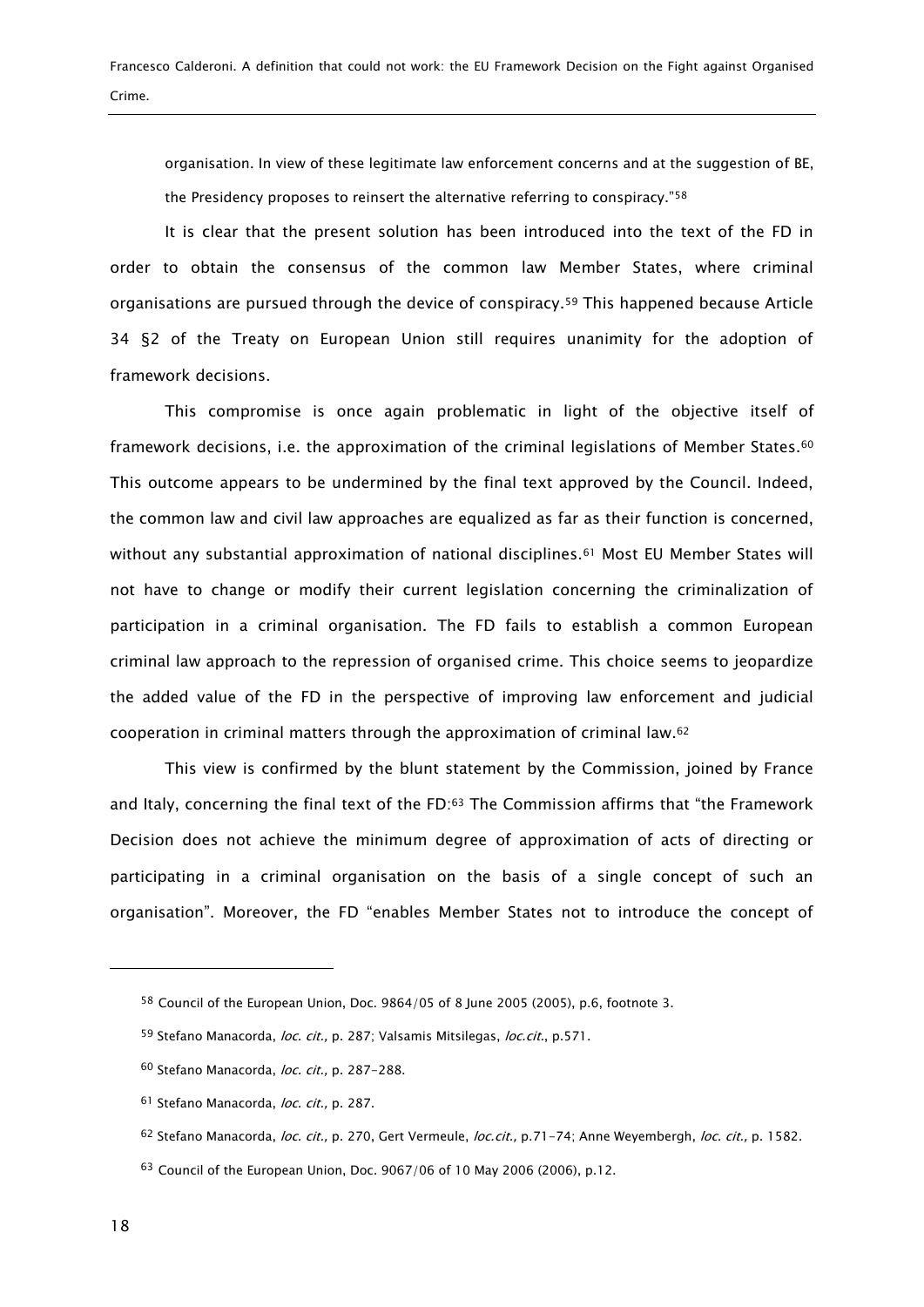criminal organisation but to continue to apply existing national criminal law by having recourse to general rules on participation in and preparation of specific offences". Finally, it states that the FD "does not achieve the objective of the approximation of legislation on the fight against transnational organised crime as provided for in the Hague Programme". This declaration highlights the extent to which the issue is still debated and its complexity. Even if the Commission adopts some of the most typical organised crime rhetoric in its proposal, its statement on the final text makes the point.

## 3. Problems with Framework Decisions and Possible improvements.

The description of the definition of criminal organisation and the offences relating to the participation in a criminal organisation provided by the FD highlight some major problems.

#### 1. The FD is vague:

The definition of criminal organisation is based on the notion of structured association. However, the hermeneutic potential of this concept is erased because of its negative definition (see above § 2.1.1). The concept of criminal organisation is thus extended to encompass a very broad range of organizational patterns which are unlikely to warrant the same attention and repression. This broad definition does not satisfy the fundamental requisites of clarity and precision in criminal legislation.

The civil law model offence of participating in a criminal organisation does not significantly differ from mere participation in a crime (see above § 2.2.1). Again, this contrasts with key principles of criminal legislation.

A *possible solution* would be to have the definition of criminal organisation or the material element of the model offence comprise one or more distinctive features identified by scientific research on organised crime (see above under 2.1.1). As shown above, the FD's definition does not clearly require any element of continuity, violence/intimidation, enterprise or immunity. Their inclusion would restrict the application of the FD and improve

19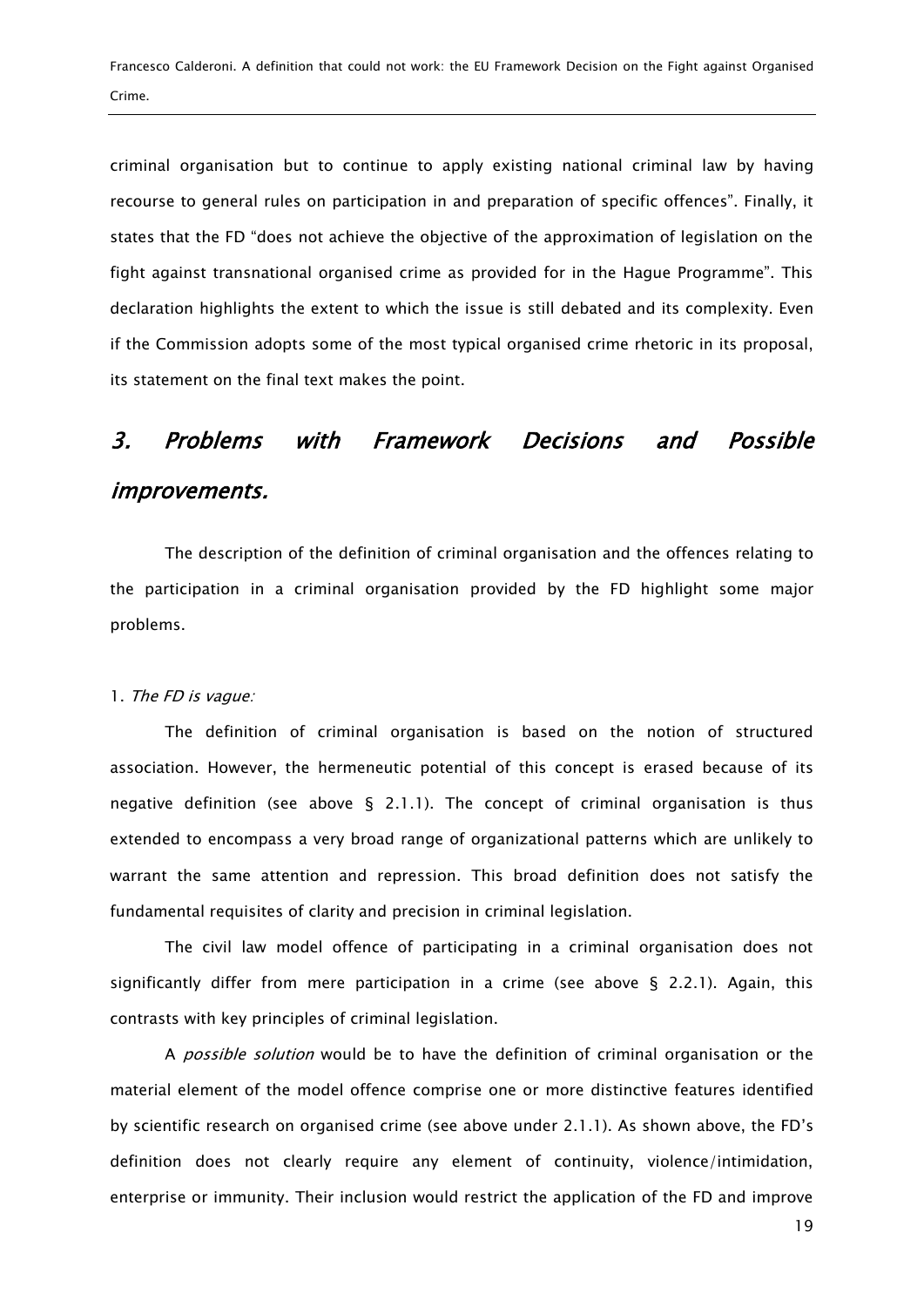its clarity and precision from both a criminological and legal perspective. This solution might increase the workload of law enforcement agencies and prosecutions, which will have to prove the presence of these features in court. However, this seems a price worth paying in order to restrict application of the offence to serious criminal groups, in accordance with the basic principles of criminal law.

#### 2. The FD is rigid.

The quantitative threshold for the selection of predicate offences does not take account of the very different sanctioning regimes and traditions of EU MS. This may give rise to diverse conceptions of criminal organisations among national systems. One MS may consider a particular group to be a criminal organisation, whilst another may not because of the different penalties inflicted on the predicate offences. This would hamper clear identification of a core set of serious criminal activities typically carried out by organised criminals.

A *possible solution* would be the inclusion of a list of predicate offences. Even if this approach has been discarded by the Commission, $64$  it would clearly specify the typical activities of criminal organisations. These might correspond to those serious crimes subject to EU intervention, such as drug trafficking, corruption, smuggling of human beings and money laundering, and thus represent a "core of common disvalue" agreed by all Member States.<sup>65</sup> In this regard, the *Joint European Project to Counter Organised Crime* has suggested "murder, kidnapping, drug trafficking, money laundering, human trafficking and corruption" as possible core offences. <sup>66</sup> The objection that crime evolves much more rapidly than legislation, so that the list may rapidly become obsolete, can be rebutted with the argument that the list should not be rigid, but open to other serious criminal activities, possibly decided by a further decision by the Council and the Parliament.

<sup>64</sup> European Commission, COM(2005)6, cit., p. 4.

<sup>&</sup>lt;sup>65</sup> Vincenzo Militello. loc. cit., p.29.

<sup>66</sup> Vincenzo Militello, loc. cit., p.27.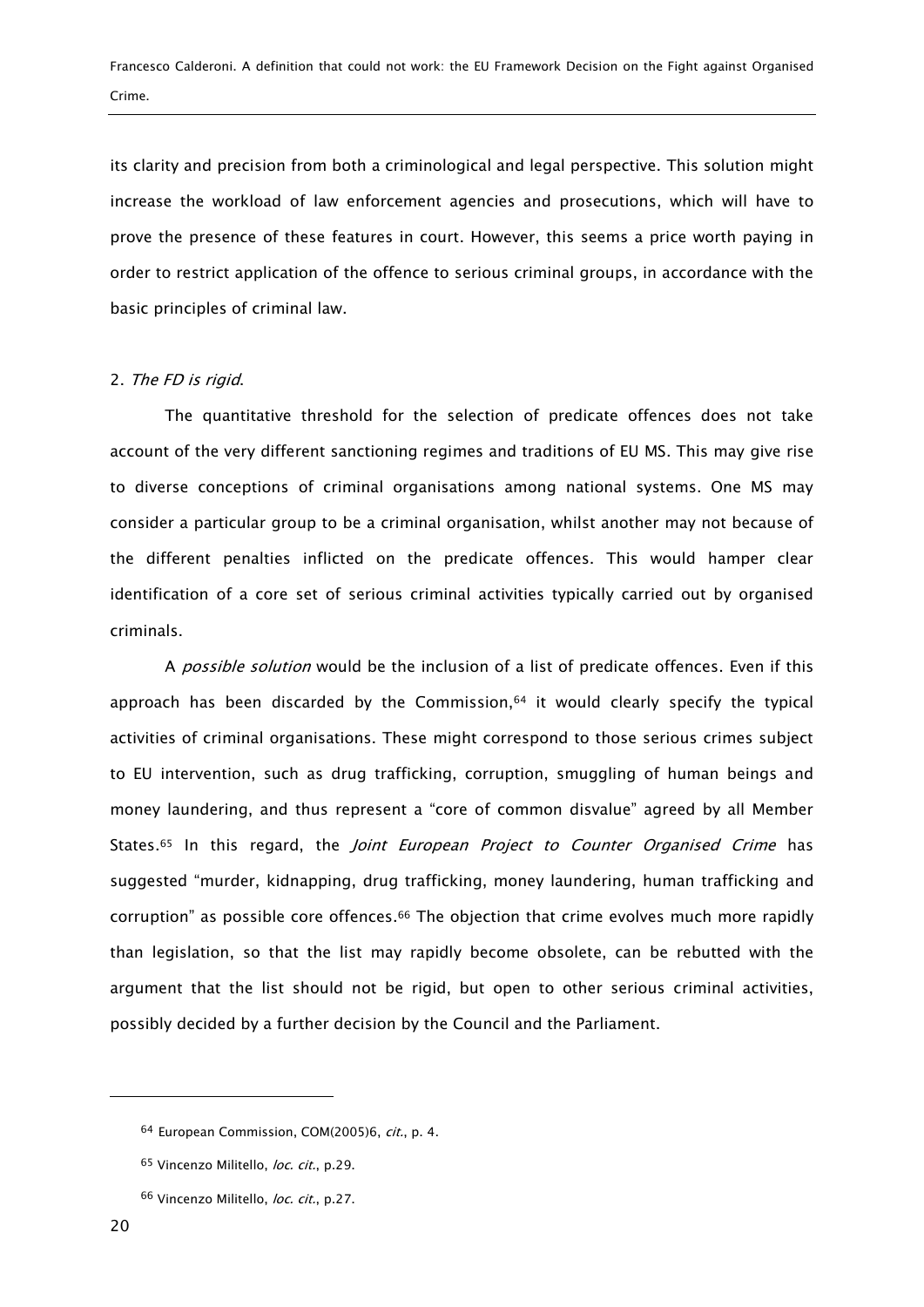#### 3. The FD does not approximate MS legislation.

The criminalization requirements of the FD maintain the double model offence approach. While this solution allows flexibility and the adoption of a model offence familiar to the different legal cultures of the Member States, it is right to wonder whether approximation is achievable while maintaining these two very different approaches. The present result is a political compromise caused by the need for unanimity within the Council rather than a choice of legislative technique.

A possible solution would be the adoption of a single model offence. This should be a flexible model which synthesises different traditions and remedies the current situation of two parallel definitions. <sup>67</sup> This would certainly oblige some Members States to modify their national legislations significantly. However, it should be borne in mind that this seems to be the future trend of judicial cooperation on criminal matters, given that the European Constitution and the Treaty of Lisbon submit the adoption of instruments approximating criminal law to qualified majority voting, thus abandoning the unanimity principle. From the perspective of increasing convergence among criminal justice systems in the EU, it is unlikely that national particularities will be maintained for serious crimes whose repression requires a certain level of harmonisation in order to support international cooperation.

## 4. Conclusions.

l

The FD is the third international instrument defining organised crime and requiring the criminalization of participation in a criminal organisation. It draws on the previous instruments, making only some minor changes and improvements to them. This conservatism makes the FD vulnerable to the criticism brought against both the JA and the Palermo Convention, with the additional flaw of not learning from previous mistakes. Analysis of the measure has highlighted several critical deficiencies and showed that its

<sup>67</sup> Stefano Manacorda, loc. cit., p. 287.